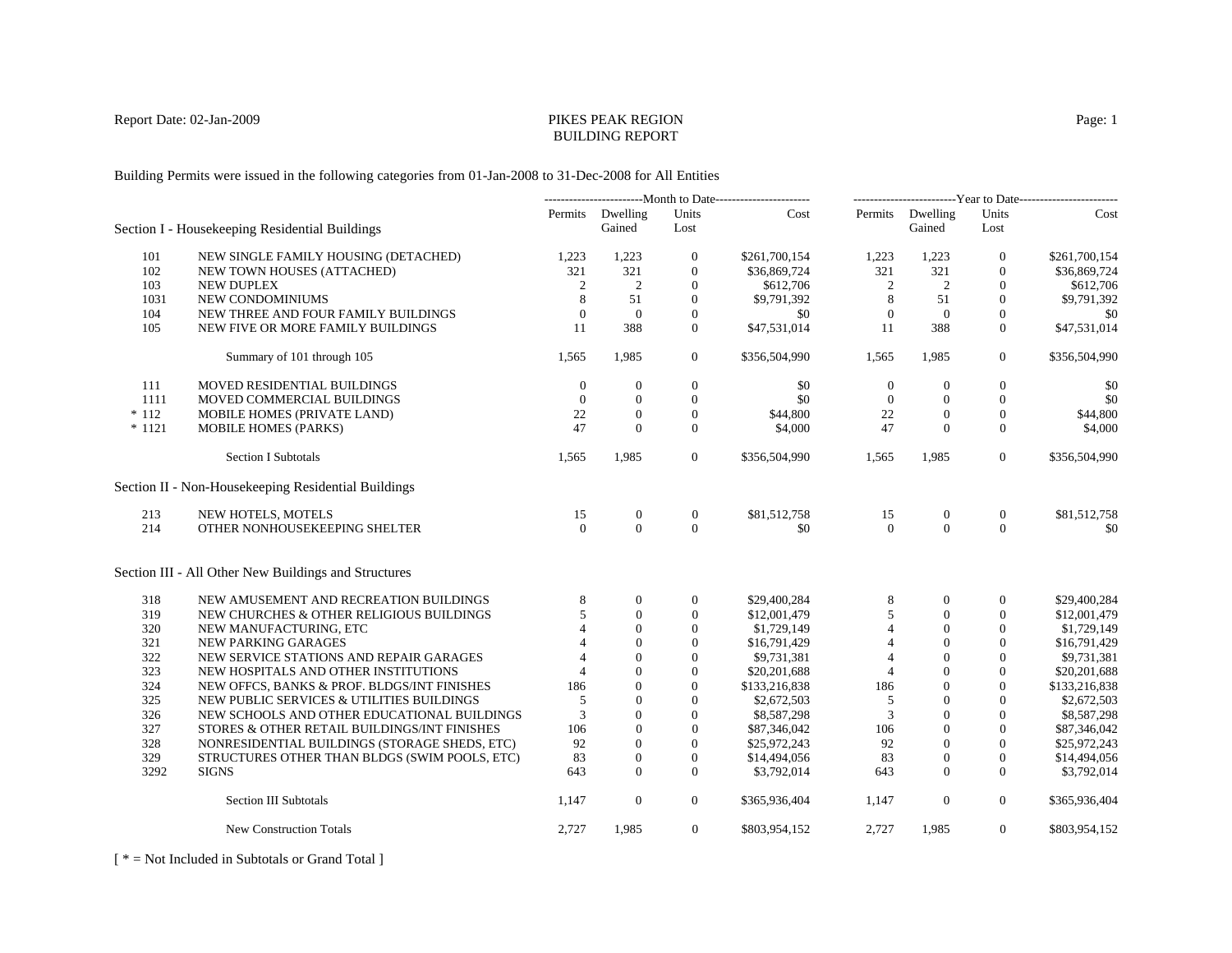#### Report Date: 02-Jan-2009 PIKES PEAK REGION BUILDING REPORT

Building Permits were issued in the following categories from 01-Jan-2008 to 31-Dec-2008 for All Entities

|     |                                                 | ---------------------------Month to Date----------------------- |                    |                  | -------------------------Year to Date------------------------ |                |                    |                  |                 |
|-----|-------------------------------------------------|-----------------------------------------------------------------|--------------------|------------------|---------------------------------------------------------------|----------------|--------------------|------------------|-----------------|
|     | Section IV - Additions and Alterations          | Permits                                                         | Dwelling<br>Gained | Units<br>Lost    | Cost                                                          | Permits        | Dwelling<br>Gained | Units<br>Lost    | Cost            |
| 433 | RESIDENTIAL BLDGS CONV TO INCREASE UNITS        | 2                                                               | $\overline{2}$     | $\mathbf{0}$     | \$85,000                                                      | $\overline{c}$ |                    | $\overline{0}$   | \$85,000        |
| 434 | RESIDENTIAL ALTERATIONS (REMODEL, ADD, ETC)     | 10,468                                                          | $\Omega$           | $\Omega$         | \$94,242,580                                                  | 10,468         | $\overline{0}$     | $\theta$         | \$94,242,580    |
| 435 | RESIDENTIAL REMODEL THAT DECREASE UNITS         | $\Omega$                                                        | $\Omega$           | $\Omega$         | \$0                                                           | $\Omega$       | $\theta$           | $\theta$         | \$0             |
| 436 | RESIDENTIAL GARAGES AND CARPORTS (ATT & DET)    | 223                                                             | $\Omega$           | $\Omega$         | \$9,471,135                                                   | 223            | $\theta$           | $\mathbf{0}$     | \$9,471,135     |
| 437 | COMMERCIAL ALTERATIONS (ADD, REMODEL, ETC)      | 1,938                                                           | $\Omega$           | $\Omega$         | \$132,549,002                                                 | 1,938          | $\Omega$           | $\overline{0}$   | \$132,549,002   |
|     | <b>Section IV Subtotals</b>                     | 12,631                                                          | 2                  | $\overline{0}$   | \$236,347,717                                                 | 12,631         | 2                  | $\overline{0}$   | \$236,347,717   |
|     | Section V - Conversions                         |                                                                 |                    |                  |                                                               |                |                    |                  |                 |
| 540 | REMODEL COMMERCIAL TO RESIDENTIAL               |                                                                 |                    | $\boldsymbol{0}$ | \$48,600                                                      |                |                    | $\boldsymbol{0}$ | \$48,600        |
| 541 | REMODEL RESIDENTIAL TO COMMERCIAL               | $\Omega$                                                        | $\Omega$           | $\Omega$         | \$0                                                           | $\Omega$       | $\Omega$           | $\Omega$         | \$0             |
|     | <b>Section V Subtotals</b>                      |                                                                 |                    | $\mathbf{0}$     | \$48,600                                                      |                |                    | $\theta$         | \$48,600        |
|     | Section VI - Demolitions and Razing of Building |                                                                 |                    |                  |                                                               |                |                    |                  |                 |
| 645 | DEMOLISH RESIDENTIAL BUILDINGS                  | 86                                                              | $\overline{0}$     | $\mathbf{0}$     | \$6,000                                                       | 86             | $\mathbf{0}$       | $\overline{0}$   | \$6,000         |
| 649 | DEMOLISH COMMERCIAL BUILDINGS                   | 36                                                              | $\Omega$           | $\Omega$         | \$0                                                           | 36             | $\Omega$           | $\theta$         | -\$0            |
|     | Section VI Subtotals                            | 122                                                             | $\overline{0}$     | $\overline{0}$   | \$6,000                                                       | 122            | $\mathbf{0}$       | $\overline{0}$   | \$6,000         |
|     | Add, Alt and Conversion Totals                  | 12,754                                                          | 3                  | $\overline{0}$   | \$236,402,317                                                 | 12,754         | 3                  | $\theta$         | \$236,402,317   |
|     |                                                 |                                                                 |                    |                  |                                                               |                |                    |                  |                 |
|     | ***** GRAND TOTAL                               | 15,481                                                          | 1,988              | $\overline{0}$   | \$1,040,356,469                                               | 15,481         | 1,988              | $\overline{0}$   | \$1,040,356,469 |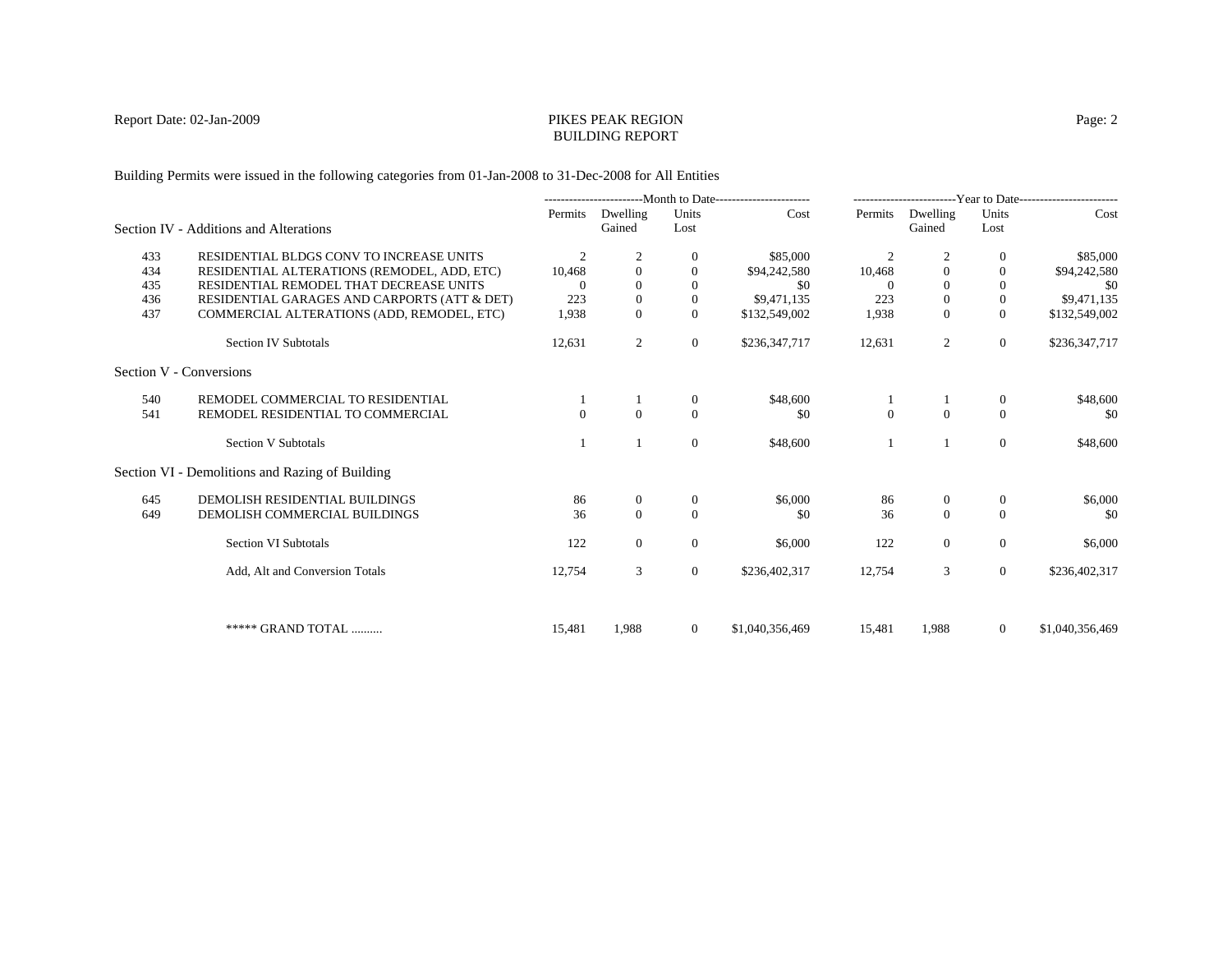## BUILDING REPORT

Building Permits were issued in the following categories from 01-Jan-2008 to 31-Dec-2008 for All Entities

| Permit | Classification                                                                                                           | Contractor                     | Cost        |
|--------|--------------------------------------------------------------------------------------------------------------------------|--------------------------------|-------------|
| G50348 | STORES AND OTHER RETAIL BUILDINGS/INT FINISHES                                                                           | THE COPESTONE CO               | \$910,000   |
|        | 7722 BARNES RD - NEW RETAIL BLDG/SHELL ONLY/TRUSSES PENDING                                                              |                                |             |
|        | G50463 COMMERCIAL ALTERATIONS (ADDITIONS, REMODELS, ETC)                                                                 | CHEROKEE FACILITY SOLUTIONS    | \$797,000   |
|        | 2502 E PIKES PEAK AVE, PLASMA RES - INTERIOR REMODEL/MEDICAL OFFICE                                                      |                                |             |
|        | G50793 NEW SERVICE STATIONS AND REPAIR GARAGES                                                                           | MURPHY CONSTRUCTORS OF C/S INC | \$1,655,359 |
|        | 2375 JANITELL RD - FOUNDATION ONLY-UPGRADE TO FINISH                                                                     |                                |             |
|        | G50984 NEW OFFICES, BANKS, AND PROFESSIONAL BLDGS/INT FINISHES                                                           | COLARELLI CONSTRUCTION, INC.   | \$555,916   |
|        | 6071 E WOODMEN RD, 105 - INT FINISH - OFFICE                                                                             |                                |             |
|        | G51130 COMMERCIAL ALTERATIONS (ADDITIONS, REMODELS, ETC)                                                                 | <b>GERALD H PHIPPS INC</b>     | \$2,938,772 |
|        | 210 S TEJON ST, 1,2,3FLRS - INTERIOR REMODEL- WORK RELEASE (CHANGE OF USE)                                               |                                |             |
|        | G51680 STORES AND OTHER RETAIL BUILDINGS/INT FINISHES                                                                    | <b>ADOLFSON &amp; PETERSON</b> | \$560,672   |
|        | 3624 AUSTIN BLUFFS PKWY - CORE AND SHELL-NEW MERCANTILE                                                                  |                                |             |
|        | G51681 STORES AND OTHER RETAIL BUILDINGS/INT FINISHES                                                                    | <b>ADOLFSON &amp; PETERSON</b> | \$565,761   |
|        | 3670 AUSTIN BLUFFS PKWY - CORE AND SHELL - NEW MERCANTILE                                                                |                                |             |
|        | G51751 NEW HOTELS, MOTELS                                                                                                | <b>VILLANI CONSTRUCTION</b>    | \$3,539,299 |
|        | 120 MANITOU AVE - NEW MOTEL FOUNDATION (UPGRADE TO FINISH 7/14/08)                                                       |                                |             |
|        | G51787 NEW OFFICES, BANKS, AND PROFESSIONAL BLDGS/INT FINISHES                                                           | HUME CONSTRUCTORS INC          | \$581,000   |
|        | 2880 INTERNATIONAL CIR, 11 - INTERIOR FINISH-MEDICAL OFFICES & PHARMACY                                                  |                                |             |
|        | G51936 COMMERCIAL ALTERATIONS (ADDITIONS, REMODELS, ETC)                                                                 | WELLS & WEST GENERAL CONT. INC | \$986,757   |
|        | 1275 N NEWPORT RD - INTERIOR REMODEL - OFFICES-CHANGE OF USE<br>G52013 COMMERCIAL ALTERATIONS (ADDITIONS, REMODELS, ETC) | THE COPESTONE CO               | \$1,900,000 |
|        | 7655 N UNION BLVD - INT REMODEL - GYM (CHG OF USE FROM RETAIL)                                                           |                                |             |
|        | G52014 NEW SERVICE STATIONS AND REPAIR GARAGES                                                                           | BRYAN CONSTRUCTION, INC.       | \$7,500,000 |
|        | 1333 S ACADEMY BLVD - NEW REPAIR GARAGE AND OFFICE                                                                       |                                |             |
|        | G52110 NEW OFFICES, BANKS, AND PROFESSIONAL BLDGS/INT FINISHES                                                           | THE COPESTONE CO               | \$1,361,160 |
|        | 4120 ROYAL PINE DR - VETERINARY HOSPITAL                                                                                 |                                |             |
|        | G52273 NEW OFFICES, BANKS, AND PROFESSIONAL BLDGS/INT FINISHES                                                           | BRYAN CONSTRUCTION, INC.       | \$611,866   |
|        | 655 SPACE CENTER DR - INTERIOR FINISH - OFFICE (AT RISK AGREEMENT)                                                       |                                |             |
|        | G52274 NEW OFFICES, BANKS, AND PROFESSIONAL BLDGS/INT FINISHES                                                           | BRYAN CONSTRUCTION, INC.       | \$1,239,573 |
|        | 655 SPACE CENTER DR - INTERIOR FINISH - OFFICE (AT RISK AGREEMENT)                                                       |                                |             |
|        | G52277 NEW OFFICES, BANKS, AND PROFESSIONAL BLDGS/INT FINISHES                                                           | BRYAN CONSTRUCTION, INC.       | \$1,260,919 |
|        | 655 SPACE CENTER DR, #6 - INTERIOR FINISH - OFFICE (AT RISK AGREEMENT)                                                   |                                |             |
|        | G52734 STORES AND OTHER RETAIL BUILDINGS/INT FINISHES                                                                    | WESTEC CONSTRUCTION MGMT CO    | \$850,000   |
|        | 5749 STETSON HILLS BLVD - NEW RETAIL - RESTAURANT                                                                        |                                |             |
|        | G52744 STRUCTURES OTHER THAN BUILDINGS (SWIMMING POOLS, ETC)                                                             | WEAVER GENERAL CONSTRUCTION CO | \$1,000,000 |
|        | 15793 AGATE CREEK DR - WATER FILTER TREATMENT PLANT ADDITION                                                             |                                |             |
|        | G52762 NONRESIDENTAIL BUILDINGS (STORAGE SHEDS, ETC)                                                                     | JOSEPH S. ANDREWS EQUESTRIAN   | \$1,498,000 |
|        | 5550 FOUNTAIN VALLEY SCHOOL RD - EQUESTRIAN BUILDING-ARENA & STALLS                                                      |                                |             |
|        | G52930 NEW HOSPITALS AND OTHER INSTITUTIONS                                                                              | GOLDEN TRIANGLE CONST. OF S.C. | \$3,052,116 |
|        | 625 SOUTHPOINTE CT - NEW BUILDING/SPECIAL CARE UNIT(RESUBMIT 01/28/08)                                                   |                                |             |
|        |                                                                                                                          |                                |             |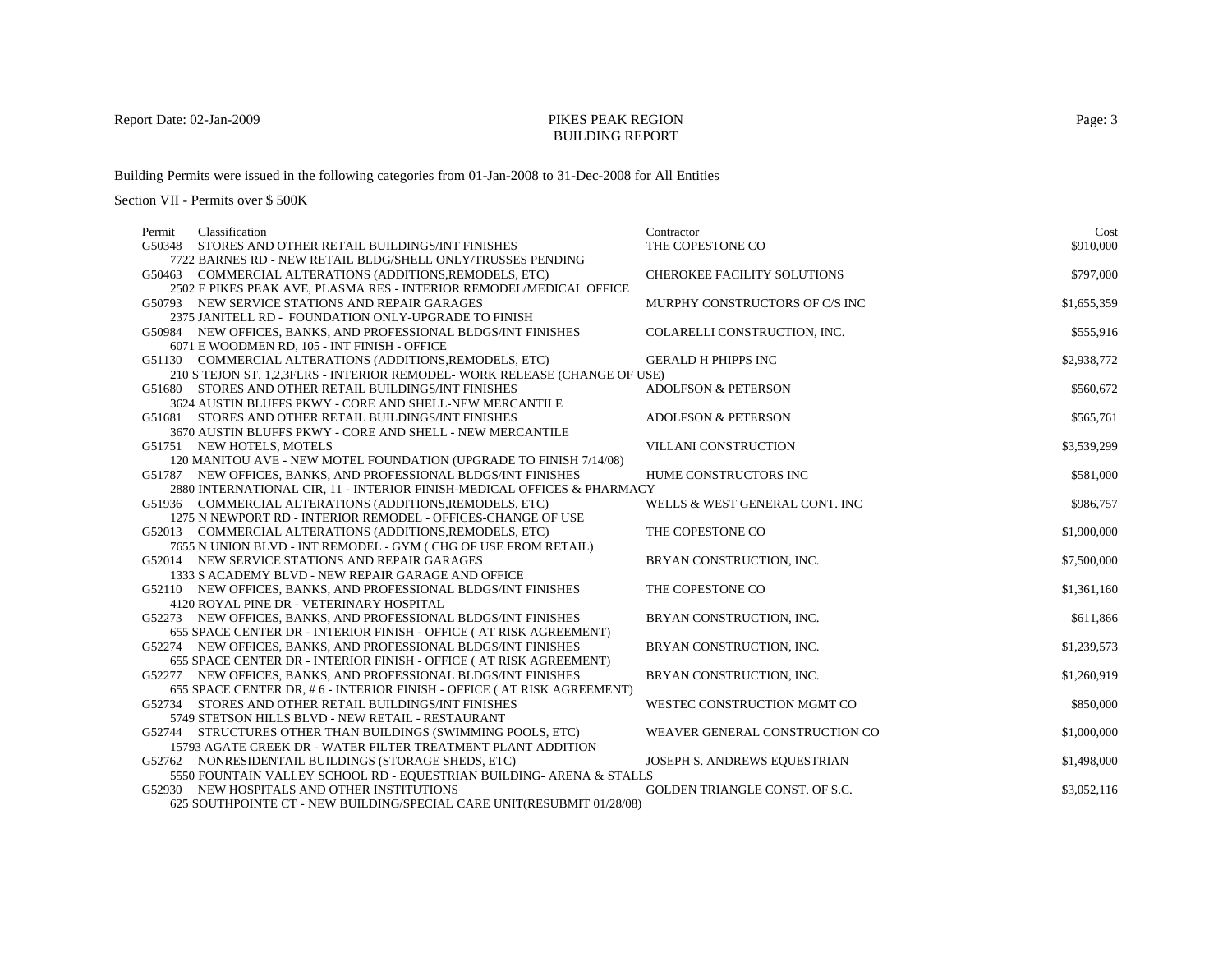## BUILDING REPORT

Building Permits were issued in the following categories from 01-Jan-2008 to 31-Dec-2008 for All Entities

| Classification<br>Permit                                                           | Contractor                            | Cost         |
|------------------------------------------------------------------------------------|---------------------------------------|--------------|
| G53298 STORES AND OTHER RETAIL BUILDINGS/INT FINISHES                              | MAXWELL BUILDERS, INC.                | \$12,000,000 |
| 5050 N NEVADA AVE - RETAIL WAREHOUSE SALES                                         |                                       |              |
| G53608 RESIDENTIAL ALTERATIONS (REMODEL, ADDITIONS, ETC)                           | <b>TOTAL ROOFING</b>                  | \$700,000    |
| 12105 AMBASSADOR DR - RE ROOF LIBERTY HEIGHTS UNITS 100-533 AND D/ GARAGES         |                                       |              |
| G53649 NEW OFFICES, BANKS, AND PROFESSIONAL BLDGS/INT FINISHES                     | <b>ADOLFSON &amp; PETERSON</b>        | \$754,365    |
| 6011 E WOODMEN RD, 320 - INTERIOR FINISH - OFFICES                                 |                                       |              |
| G53650 NEW OFFICES, BANKS, AND PROFESSIONAL BLDGS/INT FINISHES                     | <b>ADOLFSON &amp; PETERSON</b>        | \$689,807    |
| 6011 E WOODMEN RD, 305 - INTERIOR FINISH - OFFICES                                 |                                       |              |
| G53753 COMMERCIAL ALTERATIONS (ADDITIONS, REMODELS, ETC)                           | BRYAN CONSTRUCTION, INC.              | \$4,378,337  |
| 850 AEROPLAZA DR - ADDITION TO MANUFACTURING BLDG                                  |                                       |              |
| G53983 NEW OFFICES, BANKS, AND PROFESSIONAL BLDGS/INT FINISHES                     | ED GREEN & SON CONSTRUCTION           | \$1,833,000  |
| 729 S TEJON ST - OFFICE BUILDING                                                   |                                       |              |
| G54306 NEW INDUSTRIAL BUILDINGS (MANUFACTURING ETC)                                | <b>STEVEN R JOHNSON</b>               | \$712,668    |
| 2717 WILLAMETTE PL - NEW LIGHT MANUFACT/WAREHOUSE BLDG                             |                                       |              |
| G54605 NEW OFFICES, BANKS, AND PROFESSIONAL BLDGS/INT FINISHES                     | <b>CASCADE PLUMBING &amp; HEATING</b> | \$670,296    |
| 7049 BANDLEY DR - SHELL BUILDING OFFICE/WAREHOUSE                                  |                                       |              |
| G54821 NEW CHURCHES AND OTHER RELIGIOUS BUILDINGS                                  | COLORADO CONSTRUCTORS & ASSOC         | \$3,303,479  |
| 5210 CENTENNIAL BLVD - NEW CHURCH (FDN ONLY) RELEASED FOR FULL PERMIT 4-2-08       |                                       |              |
| G54831 NEW OFFICES, BANKS, AND PROFESSIONAL BLDGS/INT FINISHES                     | CHRISTOFFERSON COMM BLDRS INC         | \$806,000    |
| 3306 CENTENNIAL BLVD - NEW BANK                                                    |                                       |              |
| G55210 NEW OFFICES, BANKS, AND PROFESSIONAL BLDGS/INT FINISHES                     | <b>ADOLFSON &amp; PETERSON</b>        | \$693,837    |
| 6011 E WOODMEN RD, 340 - INTERIOR FINISH - OFFICES                                 |                                       |              |
| G55855 NEW OFFICES, BANKS, AND PROFESSIONAL BLDGS/INT FINISHES                     | COLARELLI CONSTRUCTION, INC.          | \$22,793,416 |
| 10807 NEW ALLEGIANCE DR - OFFICE BLDG - FTN ONLY-UPGRADE TO SHELL                  |                                       |              |
| G55888 NEW OFFICES, BANKS, AND PROFESSIONAL BLDGS/INT FINISHES                     | TROPWEN ENTERPRISES, LLC.             | \$2,360,231  |
| 1828 SPRING WATER PT, BLDG. B - SHELL/OFFICE/RETAIL                                |                                       |              |
| G55895 NEW SCHOOLS AND OTHER EDUCATIONAL BUILDINGS                                 | TORIX GENERAL CONTRACTORS, LLC        | \$1,562,146  |
| 5815 TUTT CENTER PT - DAYCARE CENTER                                               |                                       |              |
| G55915 STORES AND OTHER RETAIL BUILDINGS/INT FINISHES                              | SUNSHINE DEVELOPMENT, LLC             | \$19,157,037 |
| 10855 HIDDEN POOL HTS - CORE/SHELL BLDG MIXED USE OFFICE & RETAIL REV'D & SF ADDED |                                       |              |
| G55918 STORES AND OTHER RETAIL BUILDINGS/INT FINISHES                              | SUNSHINE DEVELOPMENT, LLC             | \$2,268,517  |
| 1808 SPRING WATER PT, BLDG. A - CORE/SHELL BLDG MIXED USE OFFICE &RETAIL REV'D     |                                       |              |
| G56320 NEW CONDOMINIUMS                                                            | ROBERT SCOTT GEN. CONTR., INC.        | \$1,313,156  |
| 1695 LITTLE BEAR CREEK PT - NEW CONDO 10 UNITS                                     |                                       |              |
| G56358 COMMERCIAL ALTERATIONS (ADDITIONS, REMODELS, ETC)                           | PEAK PROFESSIONAL CONTRS INC          | \$797,000    |
| 2886 S CIRCLE DR, LOBBY - INT REMODEL - RESTAURANT & LOBBY                         |                                       |              |
| G56474 COMMERCIAL ALTERATIONS (ADDITIONS, REMODELS, ETC)                           | <b>ADOLFSON &amp; PETERSON</b>        | \$1,147,124  |
| 3640 AUSTIN BLUFFS PKWY - INT DEMO TO CORE & SHELL & EXTERIOR REM-RETAIL REV 1-3-  |                                       |              |
| G56756 COMMERCIAL ALTERATIONS (ADDITIONS, REMODELS, ETC)                           | BRYAN CONSTRUCTION, INC.              | \$1,575,385  |
| 3500 N NEVADA AVE - INT REMODEL - OFFICE                                           |                                       |              |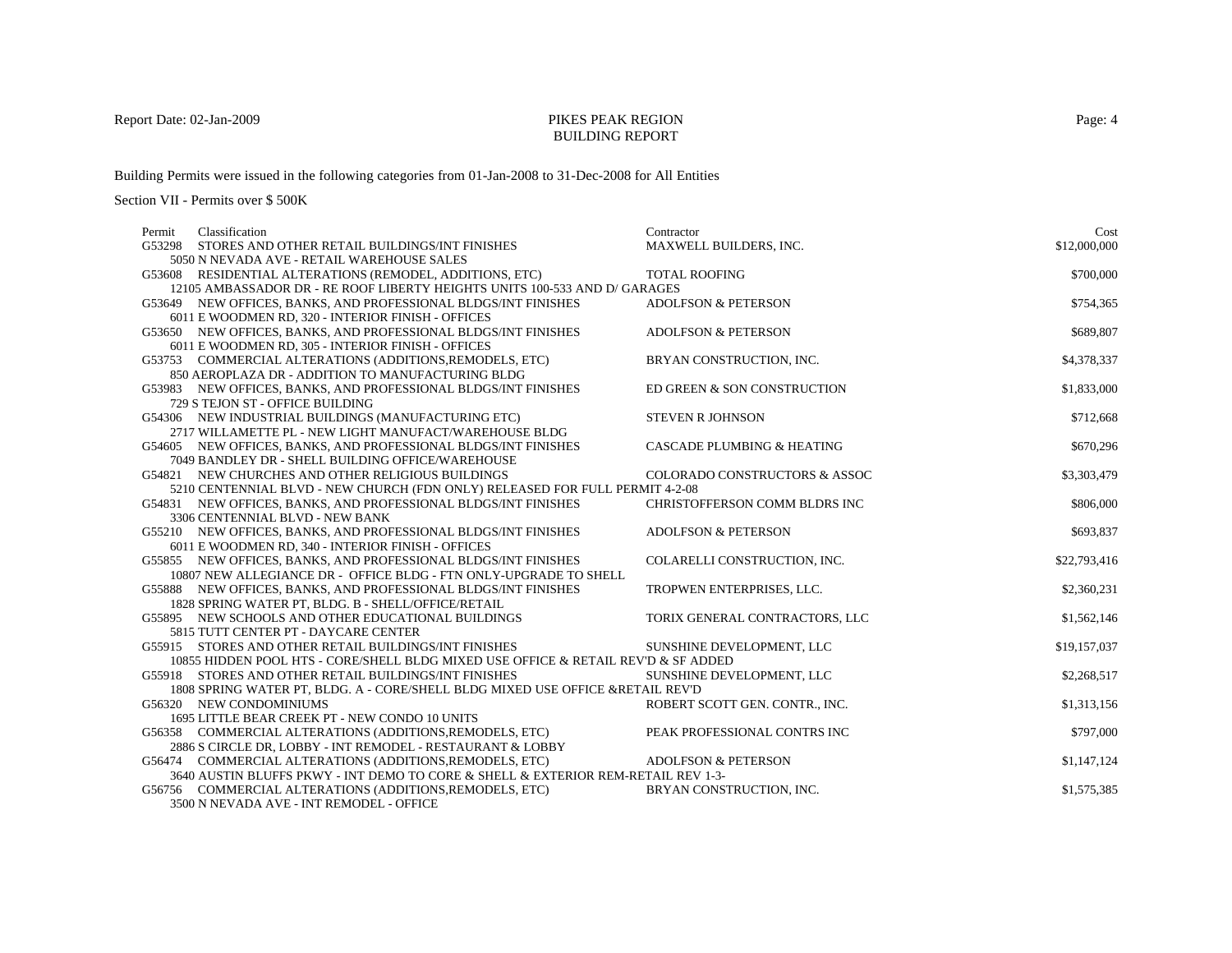## BUILDING REPORT

Building Permits were issued in the following categories from 01-Jan-2008 to 31-Dec-2008 for All Entities

Section VII - Permits over \$ 500K

| Permit | Classification                                                     | Contractor                      | Cost         |
|--------|--------------------------------------------------------------------|---------------------------------|--------------|
| G56759 | NEW OFFICES, BANKS, AND PROFESSIONAL BLDGS/INT FINISHES            | BRYAN CONSTRUCTION, INC.        | \$646,888    |
|        | 1 S NEVADA AVE - INT FINISH W/ DRIVE UP - OFFICE                   |                                 |              |
|        | G56787 NEW HOSPITALS AND OTHER INSTITUTIONS                        | COLSON & COLSON GEN. CONT.      | \$12,662,800 |
|        | 4825 OLD FARM DR - ASSISTED LIVING/RETIREMENT HOME                 |                                 |              |
|        | G56914 COMMERCIAL ALTERATIONS (ADDITIONS, REMODELS, ETC)           | CH2M HILL CONSTRUCTORS, INC.    | \$2,774,253  |
|        | 825 E LAS VEGAS ST - INTERIOR REMODEL/EXTERIOR STAIRS              |                                 |              |
|        | G58003 NEW HOSPITALS AND OTHER INSTITUTIONS                        | COLARELLI CONSTRUCTION, INC.    | \$951,966    |
|        | 6071 E WOODMEN RD - OUTPATIENT SURGERY                             |                                 |              |
|        | G58084 NEW CONDOMINIUMS                                            | CLASSIC RES CONSTR CO INC       | \$517,713    |
|        | 1424-1434 LEWIS RIDGE VW - NEW CONDOMINIUMS 2 UNIT CONDO           |                                 |              |
|        | G58087 NEW CONDOMINIUMS                                            | CLASSIC RES CONSTR CO INC       | \$698,004    |
|        | 1444-1454 LEWIS RIDGE VW - NEW CONDOMINIUMS 2 UNIT CONDO           |                                 |              |
|        | G58132 NEW OFFICES, BANKS, AND PROFESSIONAL BLDGS/INT FINISHES     | HAMMERS CONSTRUCTION, INC       | \$748,110    |
|        | 3330 E LAS VEGAS ST - NEW OFFICE BUILDING                          |                                 |              |
|        | G58309 NEW OFFICES, BANKS, AND PROFESSIONAL BLDGS/INT FINISHES     | COLARELLI CONSTRUCTION, INC.    | \$2,482,483  |
|        | 9925 FEDERAL DR, 100 - INTERIOR FINISH/OFFICE WAREHOUSE            |                                 |              |
|        | G58624 COMMERCIAL ALTERATIONS (ADDITIONS, REMODELS, ETC)           | PEAK PROFESSIONAL CONTRS INC    | \$720,000    |
|        | 2886 S CIRCLE DR - INTER REMOD-BAR, LOUNGE, EXIHIBIT HALL          |                                 |              |
|        | G58873 NEW PARKING GARAGES                                         | <b>GERALD H PHIPPS INC</b>      | \$6,261,329  |
|        | 50 E COSTILLA ST - ADDITION TO PARKING GARAGE                      |                                 |              |
|        | G59036 NEW OFFICES, BANKS, AND PROFESSIONAL BLDGS/INT FINISHES     | G E JOHNSON CONSTR CO, INC      | \$4,400,000  |
|        | 2007 S CIRCLE DR - NEW RETAIL STORE                                |                                 |              |
|        | G59340 STRUCTURES OTHER THAN BUILDINGS (SWIMMING POOLS, ETC)       | <b>BOSCO CONSTRUCTORS, INC.</b> | \$799,580    |
|        | 3756 MESA TOP DR - WATER STORAGE TANK 1.5MG; ABOVE GRADE           |                                 |              |
|        | G59600 NEW OFFICES, BANKS, AND PROFESSIONAL BLDGS/INT FINISHES     | MCCAULEY CONSTRUCTORS, INC      | \$1,554,565  |
|        | 2050 CYGNET HTS - NEW WAREHOUSE ADDITION                           |                                 |              |
|        | G59843 NEW OFFICES, BANKS, AND PROFESSIONAL BLDGS/INT FINISHES     | BRYAN CONSTRUCTION, INC.        | \$9,110,516  |
|        | 565 SPACE CENTER DR - CORE AND SHELL                               |                                 |              |
|        | G59992 COMMERCIAL ALTERATIONS (ADDITIONS, REMODELS, ETC)           | NUNN CONSTRUCTION INC           | \$552,540    |
|        | 8655 EXPLORER DR - INTERIOR REMODEL/DATA CENTER                    |                                 |              |
|        | G60001 NEW SCHOOLS AND OTHER EDUCATIONAL BUILDINGS                 | MAYNARD BUILDING COMPANY        | \$4,393,051  |
|        | 3850 PONY TRACKS DR - FOUNDATION ONLY/UPGRADE TO FINISH            |                                 |              |
|        | G60173 COMMERCIAL ALTERATIONS (ADDITIONS, REMODELS, ETC)           | P. F. MC CARTHY, INC            | \$569,000    |
|        | 835 TENDERFOOT HILL RD - INTERIOR REMODEL                          |                                 |              |
|        | G60465 NONRESIDENTAIL BUILDINGS (STORAGE SHEDS, ETC)               | TORIX GENERAL CONTRACTORS, LLC  | \$4,000,000  |
|        | 2605 PREAMBLE PT - STORAGE/WAREHOUSE (2 ROLLS) (RESUBMIT 02/19/08) |                                 |              |
|        | G60516 NEW HOTELS, MOTELS                                          | FLINTCO, INC.                   | \$58,606,390 |
|        | 9494 FEDERAL DR - HOTEL (UPGRADE TO FINISH 12/3/08)                |                                 |              |
|        | G60906 COMMERCIAL ALTERATIONS (ADDITIONS, REMODELS, ETC)           | COLARELLI CONSTRUCTION, INC.    | \$2,000,000  |

12290 VOYAGER PKWY, D - INTERIOR REMODEL/OFFICE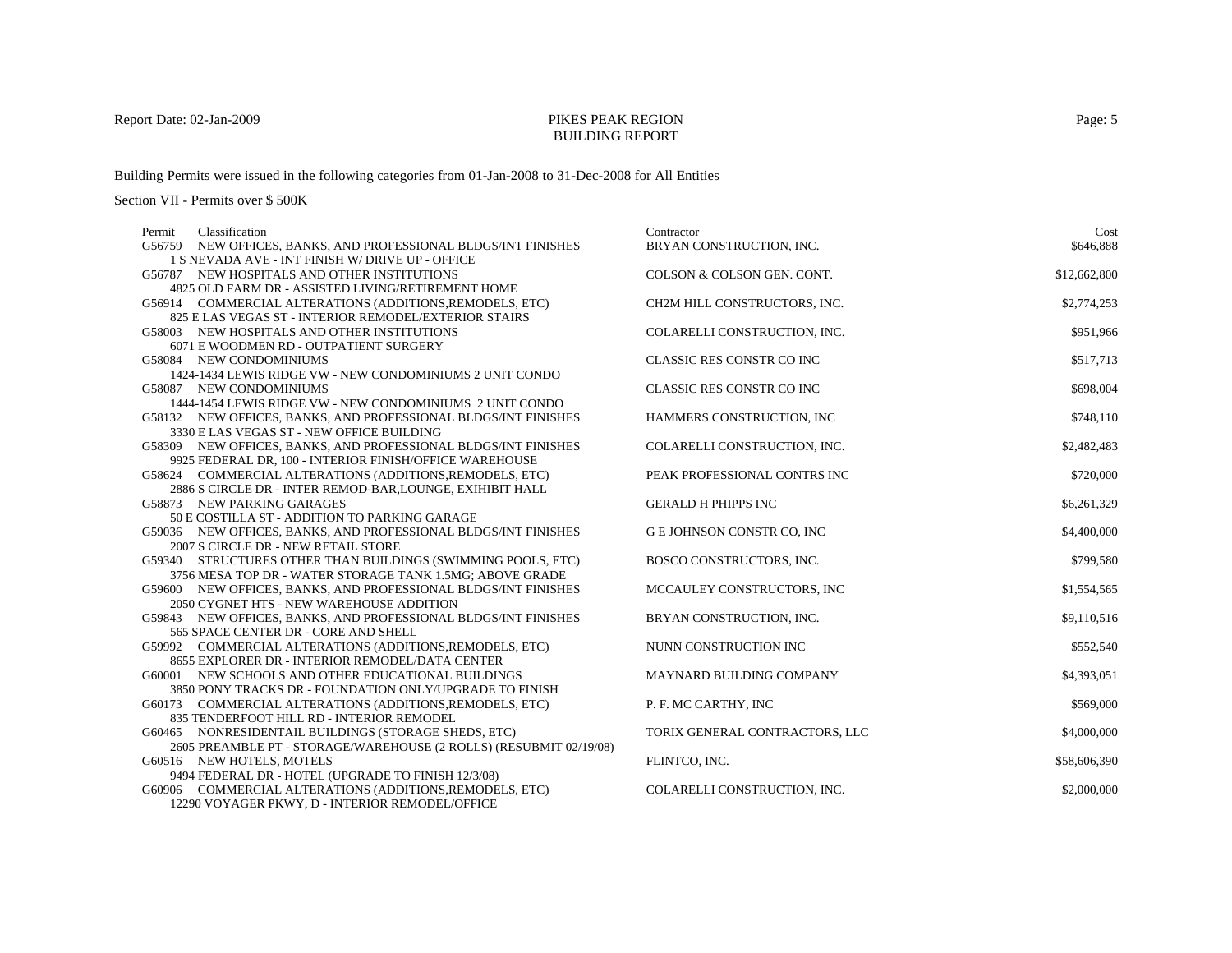## BUILDING REPORT

Building Permits were issued in the following categories from 01-Jan-2008 to 31-Dec-2008 for All Entities

| Classification<br>Permit                                                                           | Contractor                        | Cost         |
|----------------------------------------------------------------------------------------------------|-----------------------------------|--------------|
| G61079 COMMERCIAL ALTERATIONS (ADDITIONS, REMODELS, ETC)                                           | BRYAN CONSTRUCTION, INC.          | \$860,000    |
| 4410 E FOUNTAIN BLVD - INTERIOR REMODEL-OFFICE                                                     |                                   |              |
| G61249 COMMERCIAL ALTERATIONS (ADDITIONS, REMODELS, ETC)                                           | BRYAN CONSTRUCTION, INC.          | \$1,951,932  |
| 1 S NEVADA AVE, 200 - INT REMODEL                                                                  |                                   |              |
| G61892 STORES AND OTHER RETAIL BUILDINGS/INT FINISHES                                              | THE COPESTONE CO                  | \$587,200    |
| 2431 N UNION BLVD - NEW RETAIL BLDG                                                                |                                   |              |
| G62645 STRUCTURES OTHER THAN BUILDINGS (SWIMMING POOLS, ETC)                                       | <b>SLATON BROTHERS, INC.</b>      | \$1,800,000  |
| 4920 N NEVADA AVE - RETAINING WALL                                                                 |                                   |              |
| G62871 COMMERCIAL ALTERATIONS (ADDITIONS, REMODELS, ETC)                                           | <b>GERALD H PHIPPS INC</b>        | \$10,243,287 |
| 270 S TEJON ST - DEMO & ALTERATION REPAIR                                                          |                                   |              |
| G63118 COMMERCIAL ALTERATIONS (ADDITIONS, REMODELS, ETC)                                           | <b>GERALD H PHIPPS INC</b>        | \$1,800,000  |
| 1400 E BOULDER ST - INTERIOR REMODEL-TRAUMA & SURGICAL CARE                                        |                                   |              |
| G63168 NEW SINGLE FAMILY HOUSING (DETACHED)                                                        | <b>HAMMER HOMES</b>               | \$700,000    |
| 14510 MILLHAVEN PL - RESIDENCE OVERTIME REQUESTED 05-15-08 F(OPTIONAL VAULT 121 SF)                |                                   |              |
| G63247 COMMERCIAL ALTERATIONS (ADDITIONS, REMODELS, ETC)                                           | J.E. DUNN ROCKY MOUNTAIN, INC.    | \$1,200,000  |
| 2260 BRIARGATE PKWY - INTERIOR REMODEL/OFFICE (AT RISK AGREEMENT NO INSPECTIONS OR ATTACHMENTS     |                                   |              |
| G64109 NEW OFFICES, BANKS, AND PROFESSIONAL BLDGS/INT FINISHES                                     | CHRISTOFFERSON COMM BLDRS INC     | \$810,000    |
| 785 W BAPTIST RD - NEW BANK (MON USE TAX # 080-2593)                                               |                                   |              |
| G64214 NONRESIDENTAIL BUILDINGS (STORAGE SHEDS, ETC)                                               | COLORADO STRUCTURES INC           | \$3,500,000  |
| 775 AVIATION WAY - NEW AIRCRAFT HANGER/MUSUEM (RESUBMIT 04/08/08)                                  |                                   |              |
| G65176 STORES AND OTHER RETAIL BUILDINGS/INT FINISHES                                              | COLARELLI CONSTRUCTION, INC.      | \$10,092,483 |
| 5115 NEW CAR DR - NEW CAR DEALERSHIP                                                               |                                   |              |
| G65435 STORES AND OTHER RETAIL BUILDINGS/INT FINISHES                                              | THE COPESTONE CO                  | \$2,349,533  |
| 3955 TUTT BLVD - NEW RETAIL STORE                                                                  |                                   |              |
| G65595 NEW CONDOMINIUMS                                                                            | <b>SKEELE CONSTRUCTION</b>        | \$990,000    |
| 3770 PRESIDIO PT - NEW CONDO BUILDING 7 UNIT CONDO BUILDING                                        |                                   |              |
| G65640 NEW OFFICES, BANKS, AND PROFESSIONAL BLDGS/INT FINISHES                                     | <b>COLORADO STRUCTURES INC</b>    | \$3,208,133  |
| 16055 OLD FOREST PT - NEW OFFICE BUILDING MONUMENT                                                 |                                   |              |
| G65949 COMMERCIAL ALTERATIONS (ADDITIONS, REMODELS, ETC)                                           | <b>G E JOHNSON CONSTR CO, INC</b> | \$1,056,824  |
| 6155 FOUNTAIN VALLEY SCHOOL RD - 2 ADDITIONS AND INTERIOR REMODEL-PRIVATE SCHOOL (FOUNDATION ONLY) |                                   |              |
| G66163 STORES AND OTHER RETAIL BUILDINGS/INT FINISHES                                              | BRYAN CONSTRUCTION, INC.          | \$1,400,000  |
| 9625 PROMINENT PT - SHELL-RETAIL                                                                   |                                   |              |
| G66244 NONRESIDENTAIL BUILDINGS (STORAGE SHEDS, ETC)                                               | GLACIER CONSTRUCTION CO., INC.    | \$1,400,000  |
| 5304 S HWY 85-87 - METERING, FLOW CONTROL & DISINFECTION FACILITY                                  |                                   |              |
| G66419 NEW FIVE OR MORE FAMILY BUILDINGS                                                           | TRAMMELL CROW RESIDENTIAL         | \$4,068,657  |
| 9975 PROMINENT PEAK HTS - APARTMENT BUILDING #1                                                    |                                   |              |
| G66427 NEW FIVE OR MORE FAMILY BUILDINGS                                                           | TRAMMELL CROW RESIDENTIAL         | \$5,749,294  |
| 9955 PROMINENT PEAK HTS - BUILDING NO 2                                                            |                                   |              |
| G66431 NEW FIVE OR MORE FAMILY BUILDINGS                                                           | TRAMMELL CROW RESIDENTIAL         | \$5,749,294  |
| 9960 PROMINENT PEAK HTS - BUILDING THREE - 42 UNITS                                                |                                   |              |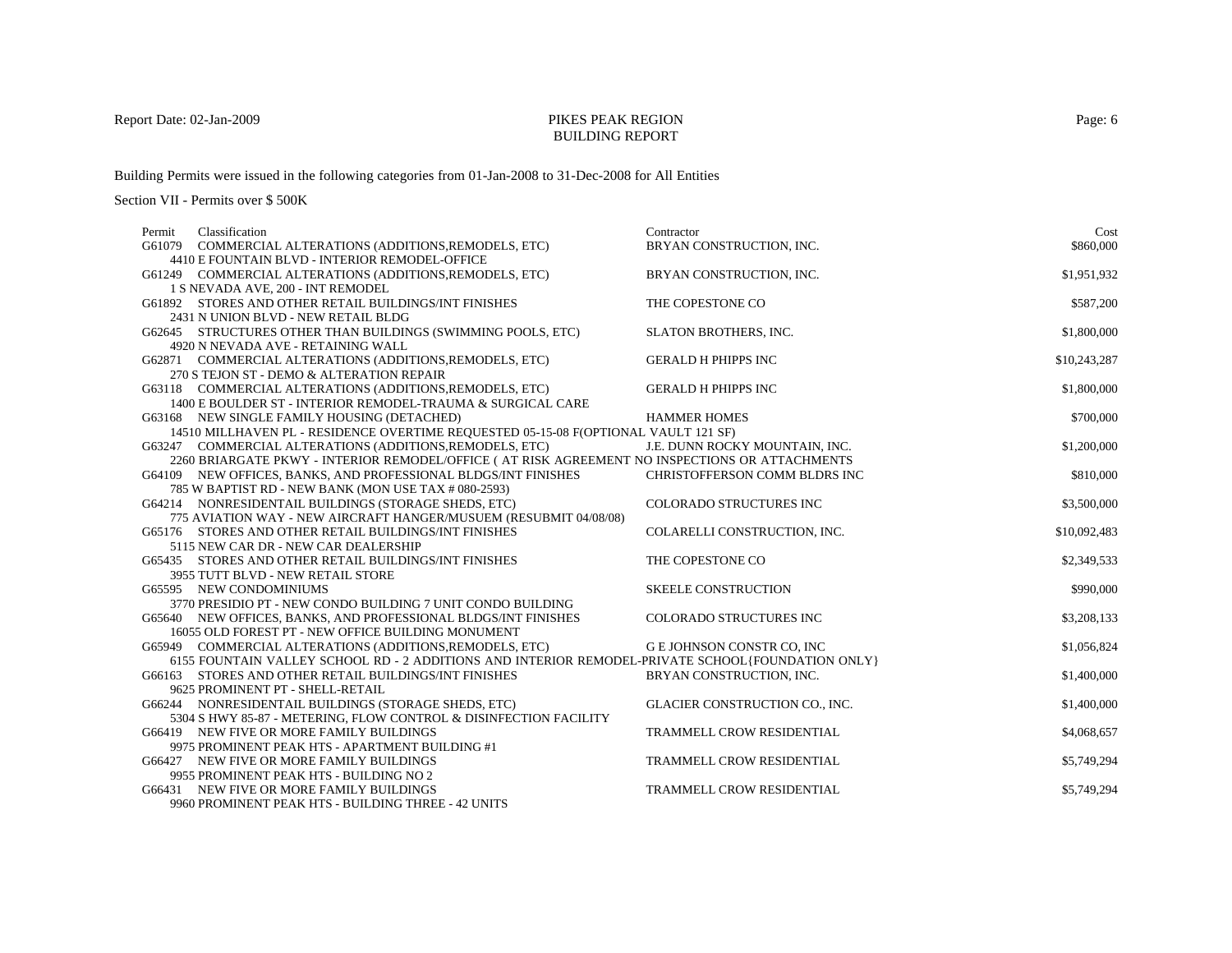## BUILDING REPORT

Building Permits were issued in the following categories from 01-Jan-2008 to 31-Dec-2008 for All Entities

Section VII - Permits over \$ 500K

| Classification<br>Permit                                            | Contractor                       | Cost        |
|---------------------------------------------------------------------|----------------------------------|-------------|
| G66438 COMMERCIAL ALTERATIONS (ADDITIONS, REMODELS, ETC)            | SHAWMUT DESIGN & CONSTRUCTION    | \$2,182,041 |
| 1685 BRIARGATE PKWY, 315 - INTERIOR REMODEL/RETAIL                  |                                  |             |
| G66832 COMMERCIAL ALTERATIONS (ADDITIONS, REMODELS, ETC)            | PIONEER GENERAL CONTRACTORS      | \$990,063   |
| 5060 N ACADEMY BLVD - INTERIOR REMODEL - RETAIL (RESUBMIT 05/29/08) |                                  |             |
| G66838 COMMERCIAL ALTERATIONS (ADDITIONS, REMODELS, ETC)            | PIONEER GENERAL CONTRACTORS      | \$1,220,650 |
| 840 VILLAGE CENTER DR - INTERIOR & EXTERIOR REMODEL                 |                                  |             |
| G66892 NEW SINGLE FAMILY HOUSING (DETACHED)                         | GOETZMANN CUSTOM HOMES INC       | \$704,509   |
| 2070 ALAMOSA DR - RESIDENCE ENGINEER STAMPED                        |                                  |             |
| G67127 NEW SINGLE FAMILY HOUSING (DETACHED)                         | BRAD HORSLEY CONSTRUCTION, INC   | \$522,597   |
| 480 SCRUB OAK CIR - RESIDENCE (ENGINEER STAMPED)                    |                                  |             |
| G67523 NEW SINGLE FAMILY HOUSING (DETACHED)                         | VANTAGE HOMES CORPORATION        | \$509,617   |
| 12621 WOODRUFF DR - RESIDENCE--MASTER 334                           |                                  |             |
| G67597 STORES AND OTHER RETAIL BUILDINGS/INT FINISHES               | ART C KLEIN CONSTRUCTION, INC.   | \$555,000   |
| 8204 JAMBOREE CIR - USED CAR DEALERSHIP                             |                                  |             |
| G67672 COMMERCIAL ALTERATIONS (ADDITIONS, REMODELS, ETC)            | BRYAN CONSTRUCTION, INC.         | \$1,575,385 |
| 3500 N NEVADA AVE - INT REMODEL - OFFICE                            |                                  |             |
| G67754 NEW HOTELS, MOTELS                                           | COLARELLI CONSTRUCTION, INC.     | \$5,441,729 |
| 905 W BAPTIST RD - NEW HOTEL (MON USE TAX # 08-2621)                |                                  |             |
| G67762 COMMERCIAL ALTERATIONS (ADDITIONS, REMODELS, ETC)            | HAMMERS CONSTRUCTION, INC        | \$785,000   |
| 680 W GARDEN OF THE GODS RD - INTERIOR REMODEL - RETAIL             |                                  |             |
| G67763 NEW SINGLE FAMILY HOUSING (DETACHED)                         | SADDLETREE INC.                  | \$531,157   |
| 3594 CHERRY PLUM DR - RESIDENCE                                     |                                  |             |
| G67805 NEW SINGLE FAMILY HOUSING (DETACHED)                         | MUDDY SHOES BUILDERS, LLC.       | \$506,983   |
| 11343 MT GATEWAY DR - RESIDENCE                                     |                                  |             |
| G67839 NEW SINGLE FAMILY HOUSING (DETACHED)                         | <b>HOMEOWNER</b>                 | \$768,940   |
| 3815 FOXCHASE WAY - RESIDENCE ENG STAMPED                           |                                  |             |
| G67857 STORES AND OTHER RETAIL BUILDINGS/INT FINISHES               | ROBINSON CONSTRUCTION, LLC.      | \$672,000   |
| 1777-1793 LAKE WOODMOOR DR - SHELL BUILDING - RETAIL MONUMENT       |                                  |             |
| G68088 NEW SINGLE FAMILY HOUSING (DETACHED)                         | MASTER BILT HOMES, INC.          | \$510,651   |
| 1053 GREENLAND FOREST DR - RESIDENCE                                |                                  |             |
| G68133 NEW OFFICES, BANKS, AND PROFESSIONAL BLDGS/INT FINISHES      | COLORADO COMMERCIAL BLDRS.       | \$1,300,000 |
| 5470 POWERS CENTER PT - NEW BLDG (CORE AND SHELL) OFFICE AND RETAIL |                                  |             |
| G68551 NEW OFFICES, BANKS, AND PROFESSIONAL BLDGS/INT FINISHES      | OSPREY CONSTRUCTION MGMT.        | \$1,366,456 |
| 11641 RIDGELINE DR - NEW OFFICE/WAREHOUSE BLDG - CORE & SHELL       |                                  |             |
| G68637 STRUCTURES OTHER THAN BUILDINGS (SWIMMING POOLS, ETC)        | COLARELLI CONSTRUCTION, INC.     | \$525,000   |
| 5121 NEW CAR DR - 3 RETAINING WALLS                                 |                                  |             |
| G68680 NEW SINGLE FAMILY HOUSING (DETACHED)                         | <b>KENTON PASS &amp; COMPANY</b> | \$576,587   |
| 3505 BLACK CANYON RD - RESIDENCE (ENGINEERED STAMPED PLAN)          |                                  |             |
| G68770 NEW SINGLE FAMILY HOUSING (DETACHED)                         | VANTAGE HOMES CORPORATION        | \$560,786   |

13422 CRANE CANYON LOOP - RESIDENCE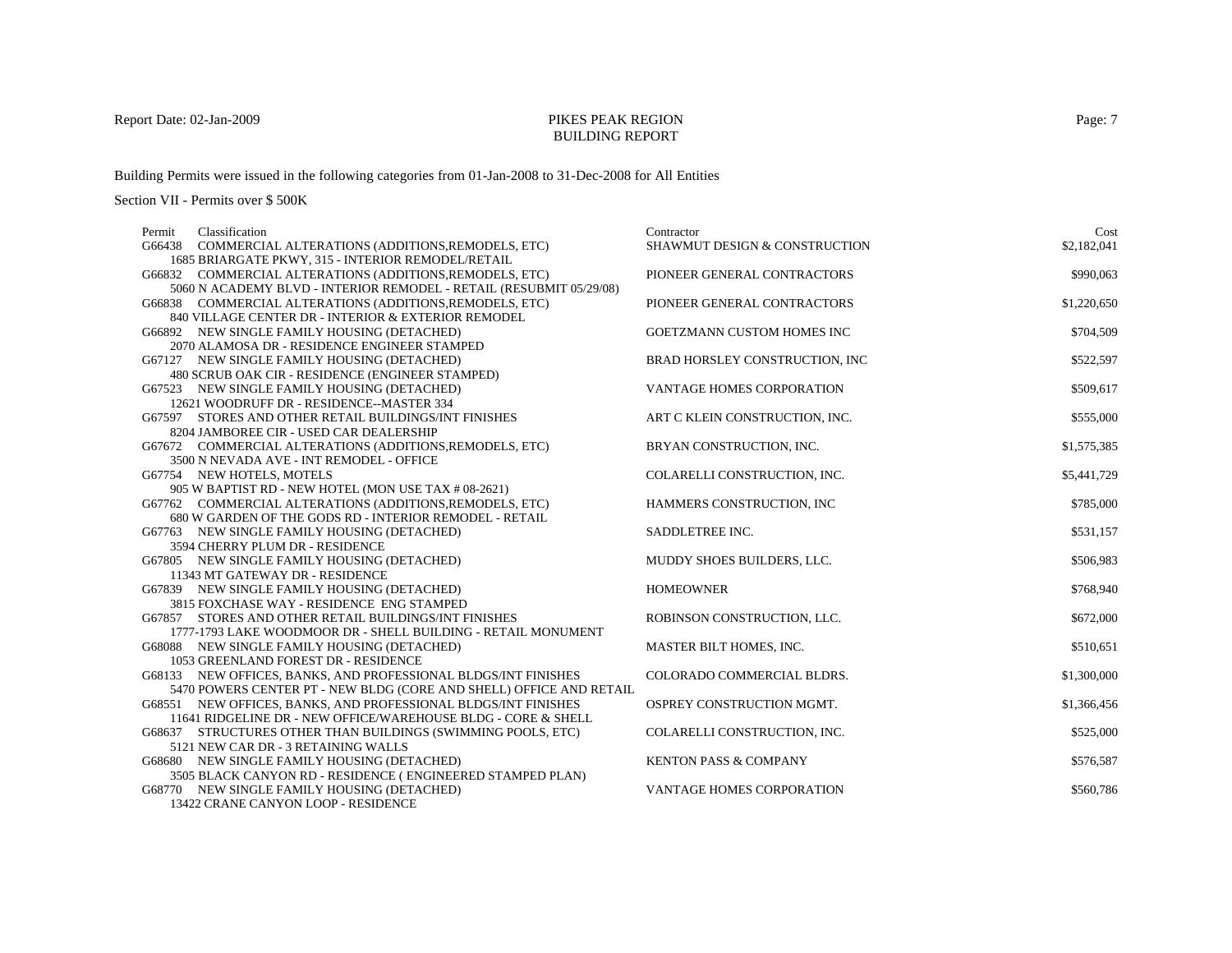#### BUILDING REPORT

Building Permits were issued in the following categories from 01-Jan-2008 to 31-Dec-2008 for All Entities

| Classification<br>Permit                                                             | Contractor                       | Cost         |
|--------------------------------------------------------------------------------------|----------------------------------|--------------|
| G68880 NEW SINGLE FAMILY HOUSING (DETACHED)                                          | <b>HOMEOWNER</b>                 | \$762,826    |
| 14534 TIBORIA LOOP - RESIDENCE                                                       |                                  |              |
| G69220 NEW FIVE OR MORE FAMILY BUILDINGS                                             | TRAMMELL CROW RESIDENTIAL        | \$3,438,606  |
| 9835 PROMINENT PEAK HTS - APARTMENT BUILDING #4 (22 UNITS)                           |                                  |              |
| G69224 NEW FIVE OR MORE FAMILY BUILDINGS                                             | TRAMMELL CROW RESIDENTIAL        | \$5,623,703  |
| 9895 PROMINENT PEAK HTS - APARTMENT BUILDING # 5 (48 UNITS)                          |                                  |              |
| G69226 NEW FIVE OR MORE FAMILY BUILDINGS                                             | TRAMMELL CROW RESIDENTIAL        | \$8,230,334  |
| 9875 PROMINENT PEAK HTS - APARTMENT BUILDING # 6 (62 UNITS)                          |                                  |              |
| G69228 NEW FIVE OR MORE FAMILY BUILDINGS                                             | TRAMMELL CROW RESIDENTIAL        | \$4,869,260  |
| 9855 PROMINENT PEAK HTS - APARTMENT BUILDING # 7 (32 UNITS)                          |                                  |              |
| G69230 NEW FIVE OR MORE FAMILY BUILDINGS                                             | TRAMMELL CROW RESIDENTIAL        | \$4,065,660  |
| 4785 PROMINENT MESA VW - APARTMENT BUILDING # 8 (36 UNITS)                           |                                  |              |
| G69231 NEW SINGLE FAMILY HOUSING (DETACHED)                                          | S & S HOMES, LLC.                | \$509,617    |
| 4913 RAINBOW GULCH TRL - RESIDENCE (ENGINEER STAMPED)                                |                                  |              |
| G69271 COMMERCIAL ALTERATIONS (ADDITIONS, REMODELS, ETC)                             | GOLD RIVER CONSTRUCTION, LLC.    | \$975,000    |
| 2206 E PIKES PEAK AVE - ADDITION AND REMODEL                                         |                                  |              |
| G69327 NEW OFFICES, BANKS, AND PROFESSIONAL BLDGS/INT FINISHES                       | ALEXANDHER BUILDING CO., INC.    | \$2,900,000  |
| 645 BEACON LITE RD - NEW BUILDING/OFFICE                                             |                                  |              |
| G69353 STORES AND OTHER RETAIL BUILDINGS/INT FINISHES                                | FRONTIER CONSTRUCTION, LLC.      | \$1,966,834  |
| 9479 BANDLEY DR - NEW SALES AND SERVICE BUILDING                                     |                                  |              |
| G69491 NEW SINGLE FAMILY HOUSING (DETACHED)                                          | <b>BRANAN CONSTRUCTION</b>       | \$544,419    |
| 5411 MARSHGLEN CT - RESIDENCE                                                        |                                  |              |
| G69498 NEW SINGLE FAMILY HOUSING (DETACHED)                                          | CGM SERVICES, INC.               | \$501,716    |
| 8465 ASPENGLOW LN - RESIDENCE<br>G69600 NEW INDUSTRIAL BUILDINGS (MANUFACTURING ETC) | <b>GE JOHNSON CONSTR CO, INC</b> | \$948,000    |
| 1530 HANCOCK EXPY - NEW BUILDING                                                     |                                  |              |
| G69738 NEW SINGLE FAMILY HOUSING (DETACHED)                                          | SOLOMON'S CONST. OF MONUMENT     | \$594,271    |
| 1473 SHADY GLEN LN - RESIDENCE (STAMPED)                                             |                                  |              |
| G69770 NEW SINGLE FAMILY HOUSING (DETACHED)                                          | BRAD HORSLEY CONSTRUCTION, INC   | \$580,162    |
| 4516 SETON HALL RD - RESIDENCE ENGINEERED STAMPED                                    |                                  |              |
| G69778 NEW AMUSEMENT AND RECREATION BUILDINGS                                        | FCA CONSTRUCTION COMPANY, LLC    | \$28,350,685 |
| 4410 ROYAL PINE DR - NEW FITNESS CENTER (UPGRADE TO FINISH 9/16/08)                  |                                  |              |
| G69822 NEW OFFICES, BANKS, AND PROFESSIONAL BLDGS/INT FINISHES                       | NUNN CONSTRUCTION INC            | \$8,201,246  |
| 9810 N UNION BLVD - NEW BUILDING                                                     |                                  |              |
| G69881 NEW SINGLE FAMILY HOUSING (DETACHED)                                          | CORE CONSTRUCTION, LLC.          | \$556,835    |
| 11745 ADA LN - RES MFG HSG IRC (UNFINISHED BASEMENT) W/ ATT GARAGE                   |                                  |              |
| G69956 COMMERCIAL ALTERATIONS (ADDITIONS, REMODELS, ETC)                             | PEAK PROFESSIONAL CONTRS INC     | \$1,570,000  |
| 304 CANON AVE - ADDITION TO CLIFF HOUSE (MS USE TAX # 08-199)                        |                                  |              |
| G70066 STRUCTURES OTHER THAN BUILDINGS (SWIMMING POOLS, ETC)                         | GLACIER CONSTRUCTION CO., INC.   | \$683,765    |
| 19154 DRENNAN RD - FLOW EQUALIZATION BASIN WASTE WATER TREATMENT                     |                                  |              |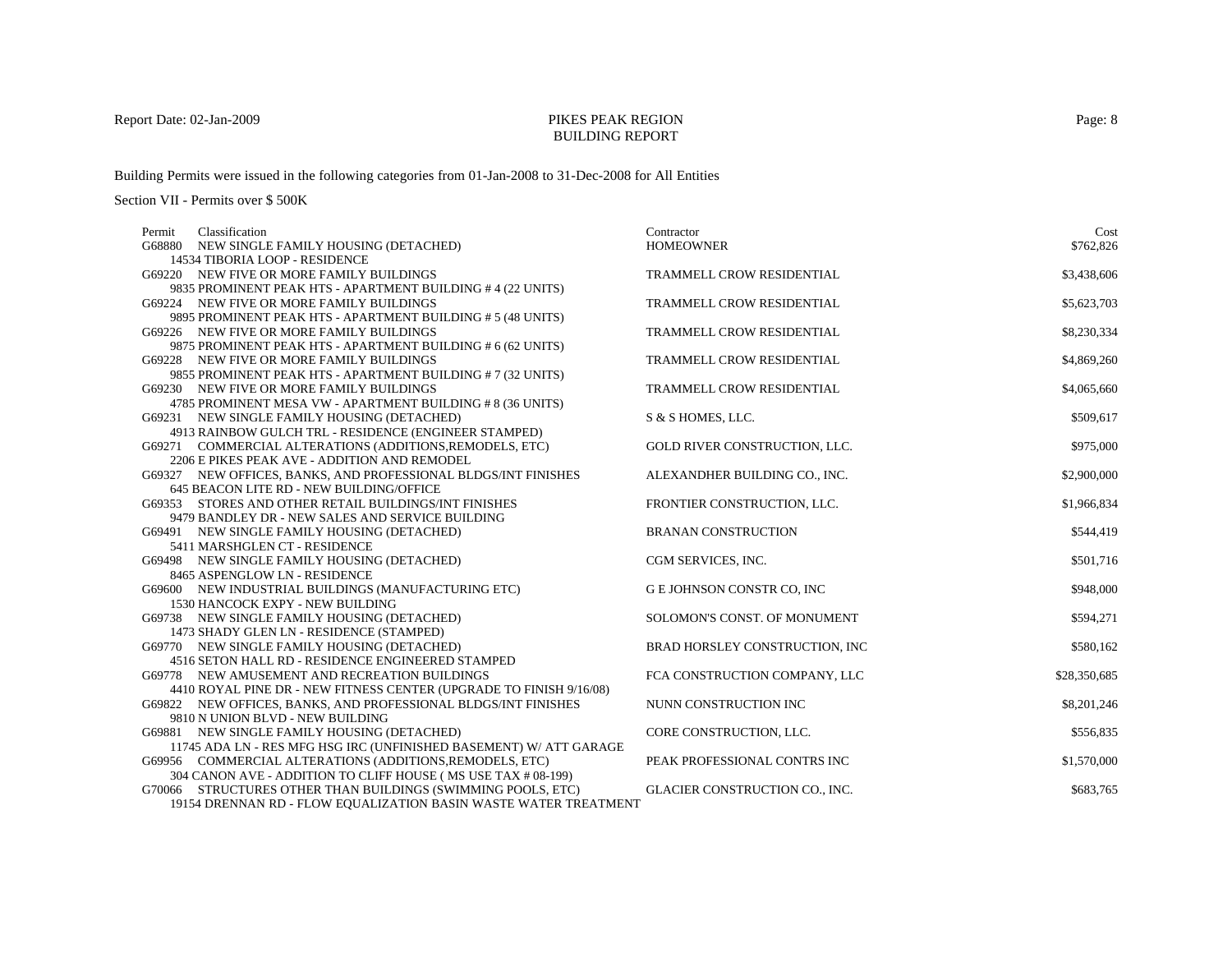## BUILDING REPORT

Building Permits were issued in the following categories from 01-Jan-2008 to 31-Dec-2008 for All Entities

| Classification<br>Permit                                            | Contractor                     | Cost        |
|---------------------------------------------------------------------|--------------------------------|-------------|
| G70069 STRUCTURES OTHER THAN BUILDINGS (SWIMMING POOLS, ETC)        | GLACIER CONSTRUCTION CO., INC. | \$1,015,761 |
| 19184 DRENNAN RD - SBR BASIN #3 & 4 WASTE WATER TREATMENT           |                                |             |
| G70070 NONRESIDENTAIL BUILDINGS (STORAGE SHEDS, ETC)                | GLACIER CONSTRUCTION CO., INC. | \$885,360   |
| 19214 DRENNAN RD - SOLIDS HANDLING BUILDING (WASTE WATER TREATMENT) |                                |             |
| G70071 NEW OFFICES, BANKS, AND PROFESSIONAL BLDGS/INT FINISHES      | GLACIER CONSTRUCTION CO., INC. | \$550,625   |
| 19174 DRENNAN RD - NEW OFFICE, LABS WASTE WATER TREATMENT           |                                |             |
| G70075 STRUCTURES OTHER THAN BUILDINGS (SWIMMING POOLS, ETC)        | GLACIER CONSTRUCTION CO., INC. | \$1,828,380 |
| 19224 DRENNAN RD - AEROBIC DIGESTER BASINS (TANK)                   |                                |             |
| G70077 STRUCTURES OTHER THAN BUILDINGS (SWIMMING POOLS, ETC)        | GLACIER CONSTRUCTION CO., INC. | \$1,719,840 |
| 19194 DRENNAN RD - SBR BASIN #1 & 2 WASTE WATER TREATMENT           |                                |             |
| G70380 NEW SINGLE FAMILY HOUSING (DETACHED)                         | GOETZMANN CUSTOM HOMES INC     | \$1,090,061 |
| 16007 OPEN SKY WAY - RESIDENCE (ENGINEER STAMPED)                   |                                |             |
| G70384 COMMERCIAL ALTERATIONS (ADDITIONS, REMODELS, ETC)            | HIGHLAND CONSTRUCTION SRVS INC | \$4,000,000 |
| 1635 AEROPLAZA DR - CLEANROOM CEILING REMODEL                       |                                |             |
| G70531 STORES AND OTHER RETAIL BUILDINGS/INT FINISHES               | C. L. RICHARDSON               | \$565,000   |
| 4310 N ACADEMY BLVD - NEW RESTAURANT (RESUBMIT 06/30/08)            |                                |             |
| G70694 NEW PUBLIC SERVICES & UTILITIES BUILDINGS                    | HAMMERS CONSTRUCTION, INC      | \$1,300,000 |
| 10660 ROLLING THUNDER WY - FIRE STATION                             |                                |             |
| G70785 NEW SINGLE FAMILY HOUSING (DETACHED)                         | OAKWOOD HOMES                  | \$547,335   |
| 7573 TALUS RIDGE DR - RESIDENCE                                     |                                |             |
| G71023 COMMERCIAL ALTERATIONS (ADDITIONS, REMODELS, ETC)            | J.E. DUNN ROCKY MOUNTAIN, INC. | \$1,200,000 |
| 2260 BRIARGATE PKWY, 3RD FLR - INTERIOR REMODEL OFFICE              |                                |             |
| G71047 NEW SINGLE FAMILY HOUSING (DETACHED)                         | CUVALA CONSTRUCTION, INC.      | \$765,272   |
| 19480 WING TIP RD - RESIDENCE- ENGINEERED STAMPED                   |                                |             |
| G71099 NEW SINGLE FAMILY HOUSING (DETACHED)                         | HIGH COUNTRY CONSTRUCTION      | \$534,825   |
| 1117 CARNAHAN CT - RESIDENCE - ENGINEER STAMPED                     |                                |             |
| G71240 COMMERCIAL ALTERATIONS (ADDITIONS, REMODELS, ETC)            | J. C. FELDMAN CONSTRUCTION     | \$550,000   |
| 6071 E WOODMEN RD, 100/120 - INTERIOR FINISH                        |                                |             |
| G71283 NEW SINGLE FAMILY HOUSING (DETACHED)                         | CAMPBELL HOMES LTD.            | \$508,112   |
| 9124 DOME ROCK PL - RESIDENCE                                       |                                |             |
| G71315 NEW SINGLE FAMILY HOUSING (DETACHED)                         | MUDDY SHOES BUILDERS, LLC.     | \$578,939   |
| 13456 CEDARVILLE WAY - RES--CHANGED FROM MASTER TO SITE SPECIFIC    |                                |             |
| G71488 NEW OFFICES, BANKS, AND PROFESSIONAL BLDGS/INT FINISHES      | FRED FLETEMEYER CO GEN CNTR IN | \$1,251,844 |
| 3590 NEW NICHOLS HTS - OFFICE/VEHICLE MAINT                         |                                |             |
| G71602 NEW SINGLE FAMILY HOUSING (DETACHED)                         | SADDLETREE INC.                | \$514,320   |
| 13304 CLINET DR - RESIDENCE                                         |                                |             |
| G71619 NEW HOSPITALS AND OTHER INSTITUTIONS                         | DIAZ FRITZ GROUP, INC.         | \$3,534,806 |
| 886 ARCTURUS DR - ASSISTED LIVING FACILITY                          |                                |             |
| G71876 NEW SINGLE FAMILY HOUSING (DETACHED)                         | WOOD WORKS UNLIMITED           | \$693,692   |
| 4895 LONGWOOD PT - RESIDENCE-ENG STAMPED                            |                                |             |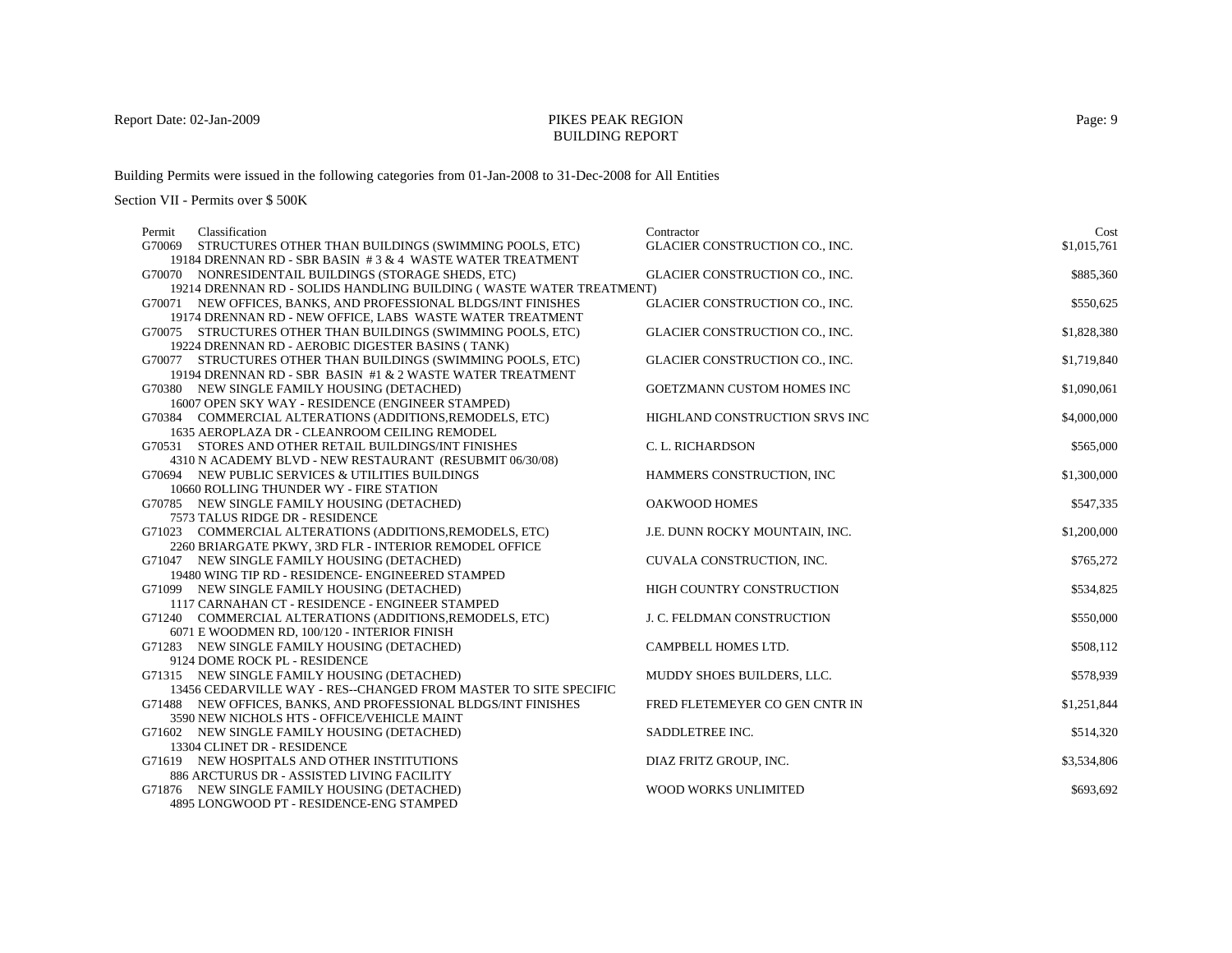#### BUILDING REPORT

Building Permits were issued in the following categories from 01-Jan-2008 to 31-Dec-2008 for All Entities

Section VII - Permits over \$ 500K

| Classification<br>Permit                                                               | Contractor                     | Cost         |
|----------------------------------------------------------------------------------------|--------------------------------|--------------|
| G71930 NEW SINGLE FAMILY HOUSING (DETACHED)                                            | NICHOLS & COMITO, LLC.         | \$712,504    |
| 4305 CAVERN RIDGE RD - RESIDENCE                                                       |                                |              |
| G72292 NEW SINGLE FAMILY HOUSING (DETACHED)                                            | T J'S WINDOW & REMODELING      | \$600,102    |
| 11366 SAN LUIS PEAK WAY - RESIDENCE                                                    |                                |              |
| G72394 NEW SINGLE FAMILY HOUSING (DETACHED)                                            | BRENTWOOD HOMES, INC.          | \$570,473    |
| 16990 W CHERRY STAGE RD - RESIDENCE (ENGINEER STAMPED)                                 |                                |              |
| G72516 NEW OFFICES, BANKS, AND PROFESSIONAL BLDGS/INT FINISHES                         | G E JOHNSON CONSTR CO, INC     | \$9,500,000  |
| 27 S TEJON ST - CORE AND SHELL ADDITION/NEW FACADE                                     |                                |              |
| G72922 NEW SINGLE FAMILY HOUSING (DETACHED)                                            | <b>GREGOIRE HOMES</b>          | \$516,389    |
| 3930 HERMITAGE DR - RESIDENCE (ENGINEER STAMPED)                                       |                                |              |
| G73214 NEW SINGLE FAMILY HOUSING (DETACHED)                                            | VANTAGE HOMES CORPORATION      | \$558,340    |
| 1783 VALLEY STREAM CT - RESIDENCE                                                      |                                |              |
| G73273 NONRESIDENTAIL BUILDINGS (STORAGE SHEDS, ETC)                                   | <b>STEVEN R JOHNSON</b>        | \$937,637    |
| 2725 CAPITAL DR - OFFICE/WAREHOUSE                                                     |                                |              |
| G73334 NEW OFFICES, BANKS, AND PROFESSIONAL BLDGS/INT FINISHES                         | ACCESS CONSTRUCTION CO., INC.  | \$10,000,000 |
| 11140 E WOODMEN RD - ADDITION TO OFFICE BLDG                                           |                                |              |
| G73362 COMMERCIAL ALTERATIONS (ADDITIONS, REMODELS, ETC)                               | <b>S K STEELE</b>              | \$617,549    |
| 1130 LAKE PLAZA DR - NEW SHELL BUILDING (RESUBMIT 07/03/08)                            |                                |              |
| G73394 STORES AND OTHER RETAIL BUILDINGS/INT FINISHES                                  | THOMAS GEN. CONTRACTORS, INC.  | \$1,416,161  |
| 6965-6995 MESA RIDGE PKWY, 100-190 - RETAIL BUILDING-SHELL ONLY (STRIP MALL)FTN#08-087 |                                |              |
| G73470 NEW SINGLE FAMILY HOUSING (DETACHED)                                            | SADDLETREE INC.                | \$594,553    |
| 4919 ALBERTA FALLS WAY - RESIDENCE - ENGINEER STAMPED                                  |                                |              |
| G73547 NEW HOTELS, MOTELS                                                              | TORIX GENERAL CONTRACTORS, LLC | \$1,894,100  |
| 1125 CART GRV - HOTEL 8 UNITS                                                          |                                |              |
| G73558 NEW HOTELS, MOTELS                                                              | TORIX GENERAL CONTRACTORS, LLC | \$1,894,100  |
| 1145 CART GRV - HOTEL 8 UNITS                                                          |                                |              |
| G73562 NEW HOTELS, MOTELS                                                              | TORIX GENERAL CONTRACTORS, LLC | \$1,894,100  |
| 1155 CART GRV - HOTEL 8 UNITS                                                          |                                |              |
| G73565 NEW HOTELS, MOTELS                                                              | TORIX GENERAL CONTRACTORS, LLC | \$1,894,100  |
| 1165 CART GRV - HOTEL 8 UNITS                                                          |                                |              |
| G73566 NEW HOTELS, MOTELS                                                              | TORIX GENERAL CONTRACTORS, LLC | \$1,457,000  |
| 1169 CART GRV - ENTRY PAVILLION                                                        |                                |              |
| G73569 NEW HOTELS, MOTELS                                                              | TORIX GENERAL CONTRACTORS, LLC | \$1,894,100  |
| 1175 CART GRV - HOTEL 8 UNITS                                                          |                                |              |
| G73570 NEW HOTELS, MOTELS                                                              | TORIX GENERAL CONTRACTORS, LLC | \$1,223,880  |
| 1185 CART GRV - HOTEL 4 UNITS                                                          |                                |              |
| G73574 NEW SINGLE FAMILY HOUSING (DETACHED)                                            | MUDDY SHOES BUILDERS, LLC.     | \$506,983    |
| 10968 KLONDIKE DR - RESIDENCE                                                          |                                |              |
| G73631 NEW OFFICES, BANKS, AND PROFESSIONAL BLDGS/INT FINISHES                         | THOMAS GEN. CONTRACTORS, INC.  | \$852,346    |
| 5943-5965 DELMONICO DR - INTERIOR FINISH - OFFICE PHASE 1A RAPID RESPONSE              |                                |              |

Page: 10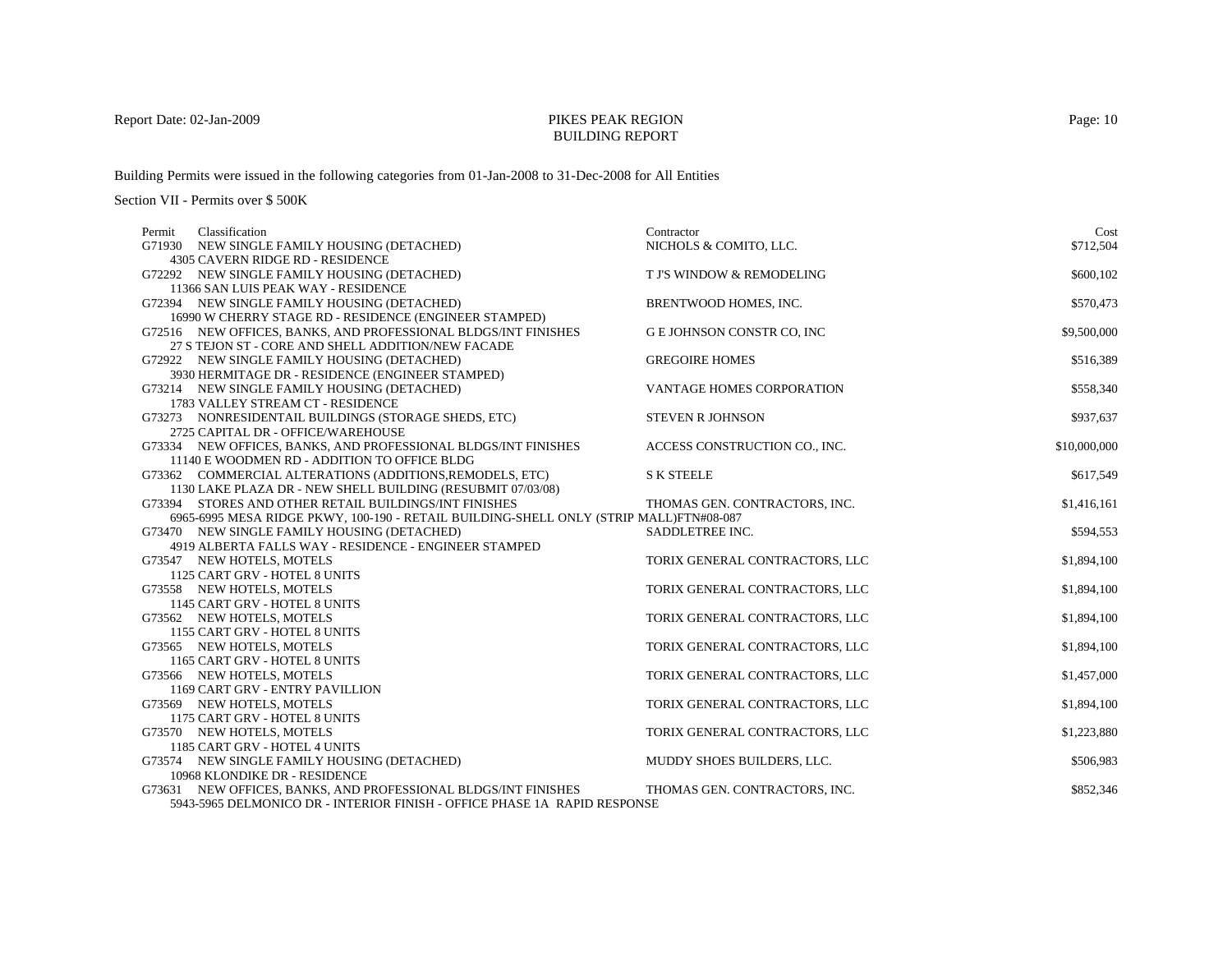## BUILDING REPORT

Building Permits were issued in the following categories from 01-Jan-2008 to 31-Dec-2008 for All Entities

| Classification<br>Permit                                                       | Contractor                     | Cost        |
|--------------------------------------------------------------------------------|--------------------------------|-------------|
| G73770 NEW SINGLE FAMILY HOUSING (DETACHED)                                    | <b>HOOD CUSTOM HOMES</b>       | \$751,163   |
| 13620 LAURISTON PL - RESIDENCE                                                 |                                |             |
| G73797 NONRESIDENTAIL BUILDINGS (STORAGE SHEDS, ETC)                           | NUNN CONSTRUCTION INC          | \$3,600,000 |
| 1190 CART GRV - GOLF STORAGE BLDG                                              |                                |             |
| G74540 NEW CONDOMINIUMS                                                        | <b>BRANAN CONSTRUCTION</b>     | \$3,996,520 |
| 28-34 W MONUMENT ST - 12 UNIT CONDO (SHELL ONLY)                               |                                |             |
| G74684 NEW SCHOOLS AND OTHER EDUCATIONAL BUILDINGS                             | J.E. HURLEY CONSTRUCTION, INC. | \$2,632,101 |
| 6910 WILLS DR - NEW DAYCARE (TODDLER THRU 5 YEARS)                             |                                |             |
| G74718 NEW SINGLE FAMILY HOUSING (DETACHED)                                    | WESTPOINT CUSTOM HOMES, INC.   | \$517,988   |
| 398 IRVINGTON CT - RESIDENCE                                                   |                                |             |
| G74785 NONRESIDENTAIL BUILDINGS (STORAGE SHEDS, ETC)                           | CMS OF COLORADO SPRINGS, INC.  | \$783.991   |
| 1197 N ACADEMY BLVD, C - NEW STORAGE BLDG- (BLDG C) 1 SET OF PLANS ONLY        |                                |             |
| G74786 NONRESIDENTAIL BUILDINGS (STORAGE SHEDS, ETC)                           | CMS OF COLORADO SPRINGS, INC.  | \$1,134,043 |
| 1209 N ACADEMY BLVD, D - NEW STORAGE BLDG (BLDG D) ONE SET OF PLANS ONLY       |                                |             |
| G74802 NEW CONDOMINIUMS                                                        | <b>CALICO HOMES</b>            | \$1,079,960 |
| 4848 KERRY LYNN VW - NEW CONDO BUILDING                                        |                                |             |
| G74965 NEW SINGLE FAMILY HOUSING (DETACHED)                                    | TRI-WESTERN CONSTRUCTION       | \$637,820   |
| 374 IRVINGTON CT - RESIDENCE                                                   |                                |             |
| G75001 STORES AND OTHER RETAIL BUILDINGS/INT FINISHES                          | CHRISTOFFERSON COMM BLDRS INC  | \$808,000   |
| 765 W BAPTIST RD - NEW RESTAURANT                                              |                                |             |
| G75188 NEW OFFICES, BANKS, AND PROFESSIONAL BLDGS/INT FINISHES                 | TORIX GENERAL CONTRACTORS, LLC | \$800,000   |
| 5045 LIST DR - INTERIOR FINISH - OFFICE & INTERIOR 2ND STORY ADD.              |                                |             |
| G75362 NEW SINGLE FAMILY HOUSING (DETACHED)                                    | SADDLETREE INC.                | \$548,557   |
| 4962 ALBERTA FALLS WAY - RESIDENCE-ENGINEERED STAMPED                          |                                |             |
| G75455 NEW SINGLE FAMILY HOUSING (DETACHED)                                    | <b>KELLER HOMES INC</b>        | \$712,692   |
| 3679 TUSCANNA GRV - RESIDENCE                                                  |                                |             |
| G75720 STORES AND OTHER RETAIL BUILDINGS/INT FINISHES                          | COLARELLI CONSTRUCTION, INC.   | \$2,810,500 |
| 11550 RIDGELINE DR - RETAIL BUILDING - SHELL AND CORE                          |                                |             |
| G75728 COMMERCIAL ALTERATIONS (ADDITIONS, REMODELS, ETC)                       | BRYAN CONSTRUCTION, INC.       | \$1,351,776 |
| 4715 N CHESTNUT ST - ADDITION TO A FACTORY (FOUNDATION ONLY) UPGRADE TO FINISH |                                |             |
| G76138 NEW CHURCHES AND OTHER RELIGIOUS BUILDINGS                              | COLARELLI CONSTRUCTION, INC.   | \$1,680,000 |
| 124 IST ST - NEW PARISH HALL ADDITION (RESUBMIT 7/10/8 CONST/MECH)             |                                |             |
| G76353 NONRESIDENTAIL BUILDINGS (STORAGE SHEDS, ETC)                           | NCB. LLC.                      | \$1,020,038 |
| 3420 VICKERS DR, BLDG G - MINI STORAGE WAREHOUSE                               |                                |             |
| G76406 NEW SINGLE FAMILY HOUSING (DETACHED)                                    | CLASSIC RES CONSTR CO INC      | \$516,295   |
| 13395 CEDARVILLE WAY - RESIDENCE                                               |                                |             |
| G76549 NEW SINGLE FAMILY HOUSING (DETACHED)                                    | <b>HOMEOWNER</b>               | \$573,766   |
| 12665 HOLMES RD - RESIDENCE (STAMPED)                                          |                                |             |
| G76679 COMMERCIAL ALTERATIONS (ADDITIONS, REMODELS, ETC)                       | J.E. DUNN ROCKY MOUNTAIN, INC. | \$700,000   |
| 14 W BIJOU ST - PHASE 2 - ADDITION - AFTER DEMO EXISTING BUILDING              |                                |             |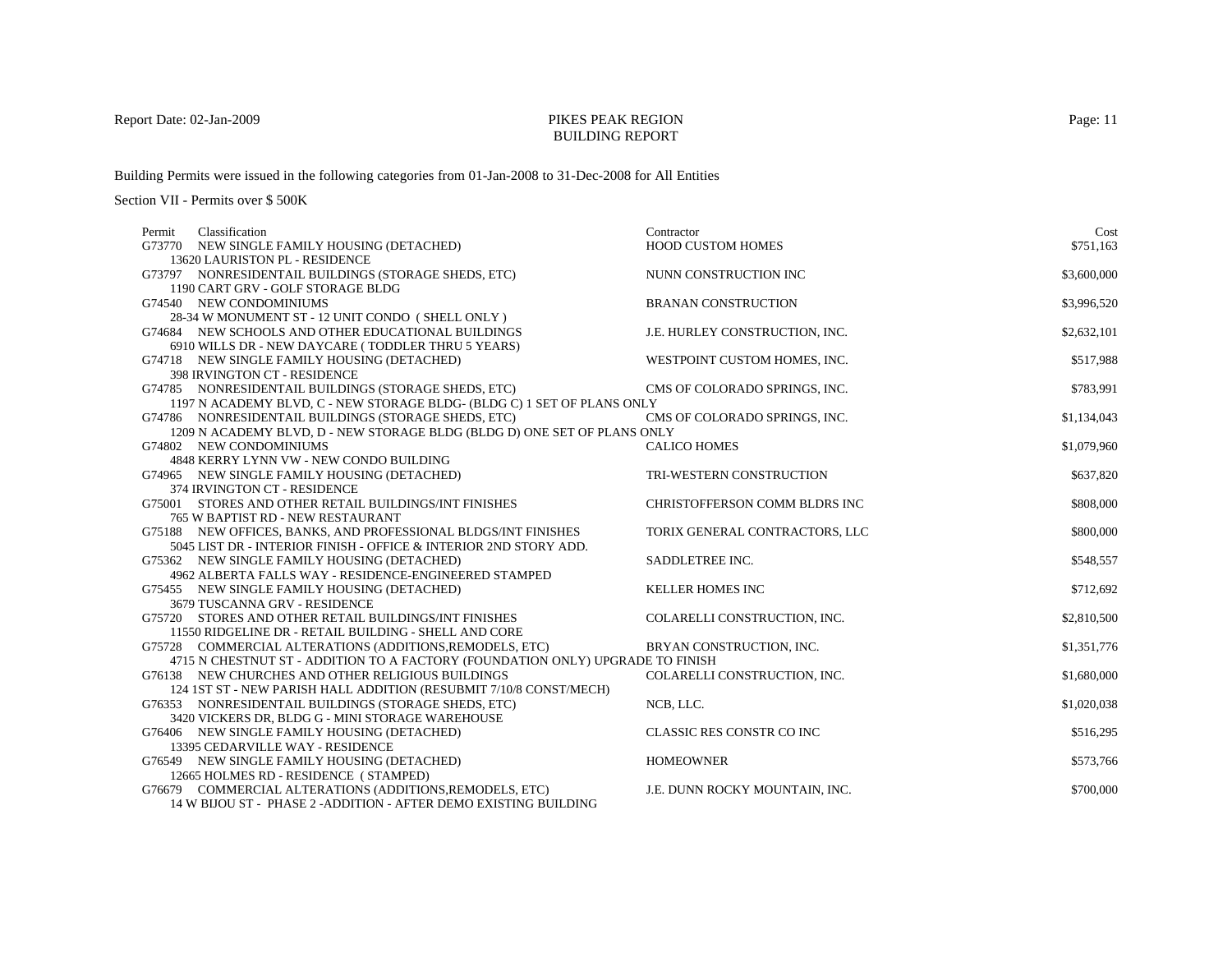## BUILDING REPORT

Building Permits were issued in the following categories from 01-Jan-2008 to 31-Dec-2008 for All Entities

Section VII - Permits over \$ 500K

| Permit | Classification                                                       | Contractor                     | Cost        |
|--------|----------------------------------------------------------------------|--------------------------------|-------------|
|        | G76817 NEW SINGLE FAMILY HOUSING (DETACHED)                          | CAMPBELL HOMES LTD.            | \$508.112   |
|        | 10676 ROSS LAKE DR - RESIDENCE                                       |                                |             |
|        | G76835 STORES AND OTHER RETAIL BUILDINGS/INT FINISHES                | <b>CLINT DARNELL</b>           | \$800,000   |
|        | 3690 NEW CENTER PT - NEW RESTAURANT                                  |                                |             |
|        | G76855 STORES AND OTHER RETAIL BUILDINGS/INT FINISHES                | FRONTIER CONSTRUCTION, LLC.    | \$503,000   |
|        | 650 ILLUMINATION PT - RETAIL & WAREHOUSE - SHELL ONLY                |                                |             |
|        | G76992 NEW SINGLE FAMILY HOUSING (DETACHED)                          | COLARELLI CONSTRUCTION, INC.   | \$512,063   |
|        | 2450 LAKE MEADOW DR - RESIDENCE                                      |                                |             |
|        | G77121 NEW SINGLE FAMILY HOUSING (DETACHED)                          | OAKWOOD HOMES                  | \$605,370   |
|        | 11066 BIRCH HOLLOW WAY - RESIDENCE                                   |                                |             |
|        | G77132 COMMERCIAL ALTERATIONS (ADDITIONS, REMODELS, ETC)             | COLARELLI CONSTRUCTION, INC.   | \$1,156,000 |
|        | 619 N CASCADE AVE - INTERIOR AND EXTERIOR REMODEL                    |                                |             |
|        | G77215 NEW CONDOMINIUMS                                              | <b>CALICO HOMES</b>            | \$1,079,960 |
|        | 4856 KERRY LYNN VW - NEW CONDOS (9 UNITS)                            |                                |             |
|        | G77295 NEW OFFICES, BANKS, AND PROFESSIONAL BLDGS/INT FINISHES       | WINGSPAN VENTURES, LLC         | \$1,393,177 |
|        | 3805 TUTT BLVD - NEW DAY CARE CENTER (RESUBMIT 03/18/08)             |                                |             |
|        | G77367 STORES AND OTHER RETAIL BUILDINGS/INT FINISHES                | EPIC CONSTRUCTION, INC.        | \$950,000   |
|        | 5450 TUTT BLVD - NEW RESTAURANT                                      |                                |             |
|        | G77677 NEW SINGLE FAMILY HOUSING (DETACHED)                          | SADDLETREE INC.                | \$619,291   |
|        | 4961 RAINBOW GULCH TRL - RESIDENCE ENGINEERED STAMPED                |                                |             |
|        | G77686 NEW SINGLE FAMILY HOUSING (DETACHED)                          | PALACE HOMES, INC.             | \$652,400   |
|        | 18320 TABLE ROCK RD - RESIDENCE - ENGINEER STAMPED                   |                                |             |
|        | G77774 NEW SINGLE FAMILY HOUSING (DETACHED)                          | CLASSIC RES CONSTR CO INC      | \$517,330   |
|        | 13135 THUMBPRINT CT - RESIDENCE                                      |                                |             |
|        | G77790 NEW CHURCHES AND OTHER RELIGIOUS BUILDINGS                    | WELLS & WEST GENERAL CONT. INC | \$1,150,000 |
|        | 9475 GRACE CHURCH VW - NEW CHURCH (REVISED FOR MECH ONLY 7-1-08)     |                                |             |
|        | G77850 NEW OFFICES, BANKS, AND PROFESSIONAL BLDGS/INT FINISHES       | <b>DSP BUILDERS INC</b>        | \$718,186   |
|        | 3745 S HWY 85-87 - NEW CUSTOMER SERVICE BUILDING (RESUBMIT 09/02/08) |                                |             |
|        | G77852 NEW SINGLE FAMILY HOUSING (DETACHED)                          | PENMAN CONSTR & PROPERTIES INC | \$886,704   |
|        | 1155 CHARLES GRV - RESIDENCE-ENGINEERED STAMPED                      |                                |             |
|        | G78295 NEW SINGLE FAMILY HOUSING (DETACHED)                          | BRAD HORSLEY CONSTRUCTION, INC | \$513,943   |
|        | 4675 SETON HALL RD - RESIDENCE (ENGINEER STAMPED)                    |                                |             |
|        | G78642 NEW OFFICES, BANKS, AND PROFESSIONAL BLDGS/INT FINISHES       | THE DUBS COMPANY               | \$725,000   |
|        | 2180 HOLLOW BROOK DR - INTERIOR FINISH - MEDICAL                     |                                |             |
|        | G78751 NEW SINGLE FAMILY HOUSING (DETACHED)                          | <b>BISON BUILDERS</b>          | \$510,933   |
|        | 15744 POLE PINE PT - RESIDENCE-ENGINEERED STAMPED                    |                                |             |
|        | G78790 NEW OFFICES, BANKS, AND PROFESSIONAL BLDGS/INT FINISHES       | <b>BLUE RIDGE CONTRACTOR</b>   | \$996,723   |
|        | 3515 AKERS DR, 100-150 - NEW OFFICE/WAREHOUSE - SHELL ONLY           |                                |             |
|        | G78792 NEW SINGLE FAMILY HOUSING (DETACHED)                          | <b>HOMEOWNER</b>               | \$627,756   |

19570 LOCKRIDGE DR - RESIDENCE (ENGINEER STAMPED)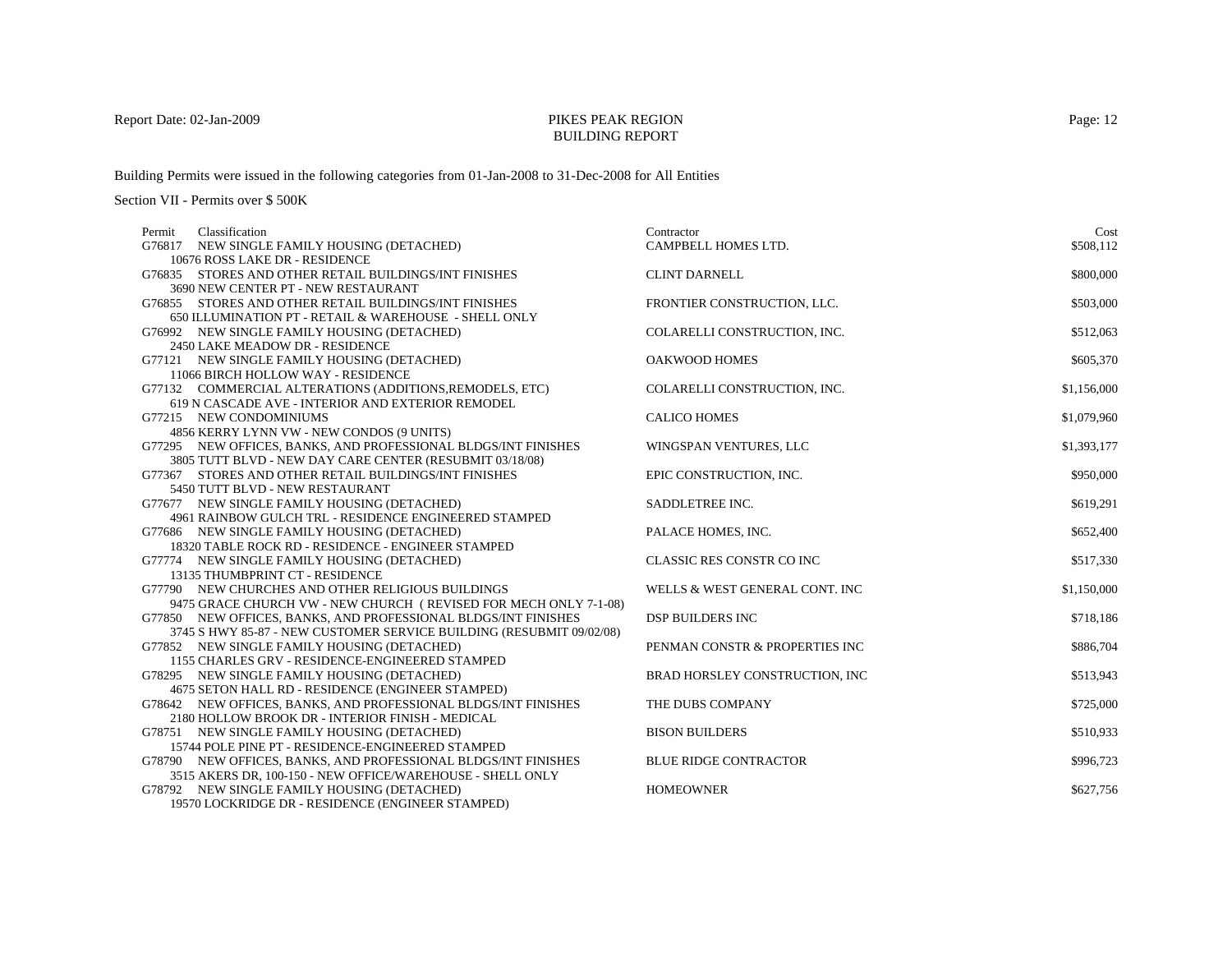## BUILDING REPORT

Building Permits were issued in the following categories from 01-Jan-2008 to 31-Dec-2008 for All Entities

| Classification<br>Permit                                                                       | Contractor                        | Cost        |
|------------------------------------------------------------------------------------------------|-----------------------------------|-------------|
| G79047<br>STORES AND OTHER RETAIL BUILDINGS/INT FINISHES                                       | <b>CLINT DARNELL</b>              | \$535,000   |
| 1615 SILVERSMITH RD - GARDEN CENTER W/ATTACHED GREENHOUSE                                      |                                   |             |
| G79076 COMMERCIAL ALTERATIONS (ADDITIONS, REMODELS, ETC)                                       | <b>G E JOHNSON CONSTR CO, INC</b> | \$6,100,000 |
| 305 S ROCKRIMMON BLVD - INTERIOR REMODEL-OFFICE TO DATA CENTER (RAPID RESPONSE)                |                                   |             |
| G79078 NEW SINGLE FAMILY HOUSING (DETACHED)                                                    | <b>HOMEOWNER</b>                  | \$606,498   |
| 14870 CAMPROBBER CT - RESIDENCE (ENGINEER STAMPED)                                             |                                   |             |
| G79103 NEW SINGLE FAMILY HOUSING (DETACHED)                                                    | CAMPBELL HOMES LTD.               | \$508,112   |
| 9234 DOME ROCK PL - RESIDENCE                                                                  |                                   |             |
| G79151 NEW OFFICES, BANKS, AND PROFESSIONAL BLDGS/INT FINISHES                                 | <b>FRONT RANGE SALES</b>          | \$658,827   |
| 13039 FALCON HWY - NEW RIDING ARENA, HAY STORAGE & OFFICE BLDG ATTACHED                        |                                   |             |
| G79219 NEW SINGLE FAMILY HOUSING (DETACHED)                                                    | MORGAN BROTHERS, LLC              | \$584,959   |
| 9360 SOAP WEED RD - RESIDENCE-ENGINEERED STAMPED                                               |                                   |             |
| G79294 NEW SINGLE FAMILY HOUSING (DETACHED)                                                    | CLASSIC RES CONSTR CO INC         | \$533,696   |
| 10374 MT WILSON PL - RESIDENCE                                                                 |                                   |             |
| G79375 NEW OFFICES, BANKS, AND PROFESSIONAL BLDGS/INT FINISHES                                 | COLARELLI CONSTRUCTION, INC.      | \$1,552,997 |
| 6071 E WOODMEN RD, 220,225 - INTERIOR FINISH - MEDICAL                                         |                                   |             |
| G79459 NEW SINGLE FAMILY HOUSING (DETACHED)                                                    | <b>DME HOMES</b>                  | \$509,711   |
| 10110 PEACEFUL VALLEY RD - RESIDENCE - ENGINEER STAMPED                                        |                                   |             |
| G79637 NEW SINGLE FAMILY HOUSING (DETACHED)                                                    | HIGHLANDS CUSTOM HOMES            | \$755,583   |
| 2353 RED EDGE HTS - RESIDENCE                                                                  |                                   |             |
| G79734 NEW OFFICES, BANKS, AND PROFESSIONAL BLDGS/INT FINISHES                                 | GREAT WEST CONSTRUCTION, LLC      | \$1,487,000 |
| 640 CHAPEL HILLS DR - INTERIOR FINISH - OFFICES/TRAINING CENTER                                |                                   |             |
| G79925 COMMERCIAL ALTERATIONS (ADDITIONS, REMODELS, ETC)                                       | G E JOHNSON CONSTR CO, INC        | \$580,000   |
| 610 ABBOT LN - EXPANSION & REMODEL<br>G80005 COMMERCIAL ALTERATIONS (ADDITIONS, REMODELS, ETC) | BRYAN CONSTRUCTION, INC.          | \$4,300,000 |
| 456 W FONTANERO ST - ADDITION AND INTERIOR REMODEL                                             |                                   |             |
| G80103 NONRESIDENTAIL BUILDINGS (STORAGE SHEDS, ETC)                                           | AZTEC GENERAL CONTRACTORS, LLC    | \$600,000   |
| 7805 W HWY 24 - EQUIP SHED FOR HYDROELECTRIC GENERATOR(RESUB 5/12/8)                           |                                   |             |
| G80303 NEW PUBLIC SERVICES & UTILITIES BUILDINGS                                               | DANIEL-BARRY CONSTRUCTION INC     | \$793,000   |
| 16465 RIDGE RUN DR - FIRE STATION                                                              |                                   |             |
| G80315 NEW OFFICES, BANKS, AND PROFESSIONAL BLDGS/INT FINISHES                                 | HAMMERS CONSTRUCTION, INC         | \$557,000   |
| 10610 MALTESE PT - OFFICE/WAREHOUSE-SHELL ONLY (1 SET OF PLANS ONLY)                           |                                   |             |
| G80317 NEW OFFICES, BANKS, AND PROFESSIONAL BLDGS/INT FINISHES                                 | HAMMERS CONSTRUCTION, INC         | \$740,472   |
| 10778 MALTESE PT - OFFICE WAREHOUSE                                                            |                                   |             |
| G80423 COMMERCIAL ALTERATIONS (ADDITIONS, REMODELS, ETC)                                       | G E JOHNSON CONSTR CO, INC        | \$1,500,000 |
| 1821 S ACADEMY BLVD - INTERIOR REMODEL-LIBRARY                                                 |                                   |             |
| G80492 NEW CHURCHES AND OTHER RELIGIOUS BUILDINGS                                              | COLARELLI CONSTRUCTION, INC.      | \$5,500,000 |
| 5354 S HWY 85-87 - CHURCH (REV'D 8-20-07)                                                      |                                   |             |
| G80504 NEW SINGLE FAMILY HOUSING (DETACHED)                                                    | FISCHER DESIGNS, INC.             | \$1,055,541 |
| 2855 STRATTON FOREST HTS - RESIDENCE - ENGR STAMPED                                            |                                   |             |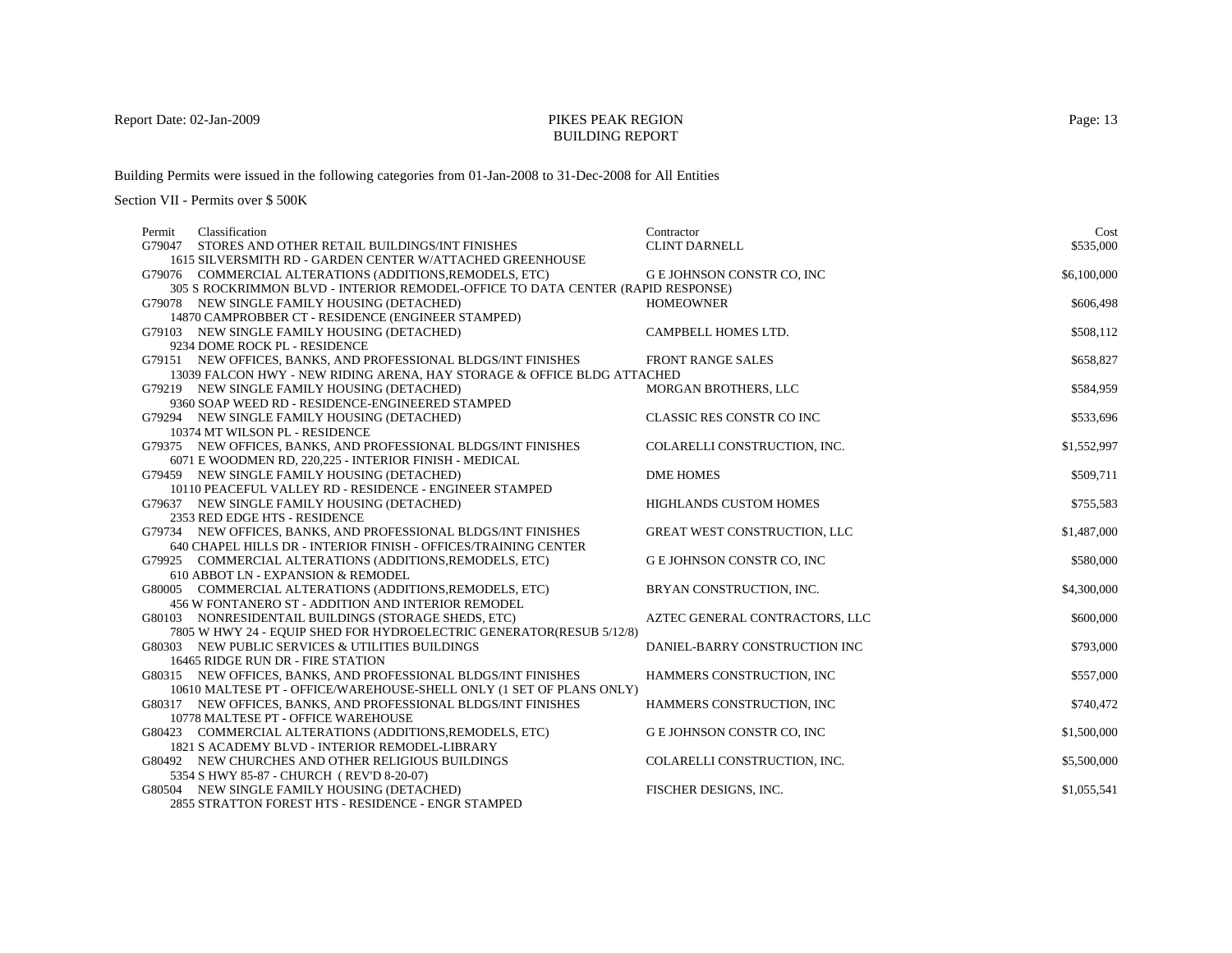#### BUILDING REPORT

Building Permits were issued in the following categories from 01-Jan-2008 to 31-Dec-2008 for All Entities

| Permit | Classification                                                                               | Contractor                    | Cost        |
|--------|----------------------------------------------------------------------------------------------|-------------------------------|-------------|
|        | G80536 NEW SINGLE FAMILY HOUSING (DETACHED)                                                  | CLASSIC RES CONSTR CO INC     | \$588,815   |
|        | 7235 EMMA ROSE WAY - RESIDENCE                                                               |                               |             |
|        | G81051 NEW OFFICES, BANKS, AND PROFESSIONAL BLDGS/INT FINISHES                               | THE DUBS COMPANY              | \$825,000   |
|        | 2508 AIRPORT RD - INTERIOR REMODEL MEDICAL OFFICE (CHANGE OF USE)                            |                               |             |
|        | G81138 NEW SINGLE FAMILY HOUSING (DETACHED)                                                  | <b>HOMEOWNER</b>              | \$574,424   |
|        | 315 HAVERSHAM DR - RESIDENCE                                                                 |                               |             |
|        | G81162 COMMERCIAL ALTERATIONS (ADDITIONS, REMODELS, ETC)                                     | THOMAS GEN. CONTRACTORS, INC. | \$612,000   |
|        | 3505 N STONE AVE - INTERIOR REMODEL - PHASE 2 (1 SET OF PLANS) RAPID RESPONSE                |                               |             |
|        | G81365 NEW SINGLE FAMILY HOUSING (DETACHED)                                                  | HI POINT HOME BUILDERS        | \$515,637   |
|        | 11005 HIDDEN MEADOWS PT - RESIDENCE                                                          |                               |             |
|        | G81601 COMMERCIAL ALTERATIONS (ADDITIONS, REMODELS, ETC)                                     | DANIEL-BARRY CONSTRUCTION INC | \$857,406   |
|        | 320 WOOTEN RD - INTERIOR REMODEL - PARTIAL - 1 PLAN                                          | <b>HOOD CUSTOM HOMES</b>      | \$785,024   |
|        | G81675 NEW SINGLE FAMILY HOUSING (DETACHED)<br>25302 GIESBRECHT HTS - RESIDENCE-ENG. STAMPED |                               |             |
|        | G82072 COMMERCIAL ALTERATIONS (ADDITIONS, REMODELS, ETC)                                     | G E JOHNSON CONSTR CO, INC    | \$582,000   |
|        | 2222 N NEVADA AVE - INTERIOR REMODEL - HOSPITAL - 2ND FLOOR - PHASE 1                        |                               |             |
|        | G82107 COMMERCIAL ALTERATIONS (ADDITIONS, REMODELS, ETC)                                     | THE COPESTONE CO              | \$2,000,000 |
|        | 30 CIMINO DR - INTERIOR REMODEL                                                              |                               |             |
|        | G82116 NEW SINGLE FAMILY HOUSING (DETACHED)                                                  | VANTAGE HOMES CORPORATION     | \$558,340   |
|        | 12394 WOODMONT DR - RESIDENCE                                                                |                               |             |
|        | G82150 STORES AND OTHER RETAIL BUILDINGS/INT FINISHES                                        | PATTERSON CUSTOM HOMES, INC.  | \$692,000   |
|        | 1610 E CHEYENNE MOUNTAIN BLVD - SHELL BUILDING - RETAIL                                      |                               |             |
|        | G82452 NEW OFFICES, BANKS, AND PROFESSIONAL BLDGS/INT FINISHES                               | HAMMERS CONSTRUCTION, INC     | \$775,000   |
|        | 1180 VILLAGE RIDGE PT - OFFICE/WAREHOUSE - SHELL ONLY- 1 PLAN SET                            |                               |             |
|        | G82463 NEW OFFICES, BANKS, AND PROFESSIONAL BLDGS/INT FINISHES                               | CALCON CONSTRUCTORS, INC.     | \$620,000   |
|        | 4110 BRIARGATE PKWY, 445 - INTERIOR FINISH - MEDICAL                                         |                               |             |
|        | G82467 STORES AND OTHER RETAIL BUILDINGS/INT FINISHES                                        | PEAK PROFESSIONAL CONTRS INC  | \$970,000   |
|        | 5230 N NEVADA AVE - RETAIL BUILDING - SHELL ONLY                                             |                               |             |
|        | G82469 STORES AND OTHER RETAIL BUILDINGS/INT FINISHES                                        | PEAK PROFESSIONAL CONTRS INC  | \$1,060,247 |
|        | 5166 N NEVADA AVE, BLDG B - NEW SHELL RETAIL BUILDING                                        |                               |             |
|        | G82485 NEW SINGLE FAMILY HOUSING (DETACHED)                                                  | MUDDY SHOES BUILDERS, LLC.    | \$637,538   |
|        | 11302 MT GATEWAY DR - RESIDENCE (ENGINEER STAMPED)                                           |                               |             |
|        | G82872 NEW SINGLE FAMILY HOUSING (DETACHED)                                                  | <b>MURPHY'S CUSTOM HOME</b>   | \$723,321   |
|        | 14245 FARNHAM ROYAL CT - RESIDENCE                                                           |                               |             |
|        | G82883 NEW SINGLE FAMILY HOUSING (DETACHED)                                                  | <b>BISON BUILDERS</b>         | \$527,676   |
|        | 4590 RED ROCK RANCH DR - RESIDENCE                                                           |                               |             |
|        | G82940 NEW OFFICES, BANKS, AND PROFESSIONAL BLDGS/INT FINISHES                               | RIVERS DEVELOPMENT, INC.      | \$792,702   |
|        | 2130 VICKERS DR - NEW SALON BUILDING - 1 SET OF PLANS ONLY                                   |                               |             |
|        | G82946 NEW OFFICES, BANKS, AND PROFESSIONAL BLDGS/INT FINISHES                               | HAMMERS CONSTRUCTION, INC     | \$501,193   |
|        | 10706 MALTESE PT - NEW BUILDING - OFFICE & AUTO REPAIR                                       |                               |             |